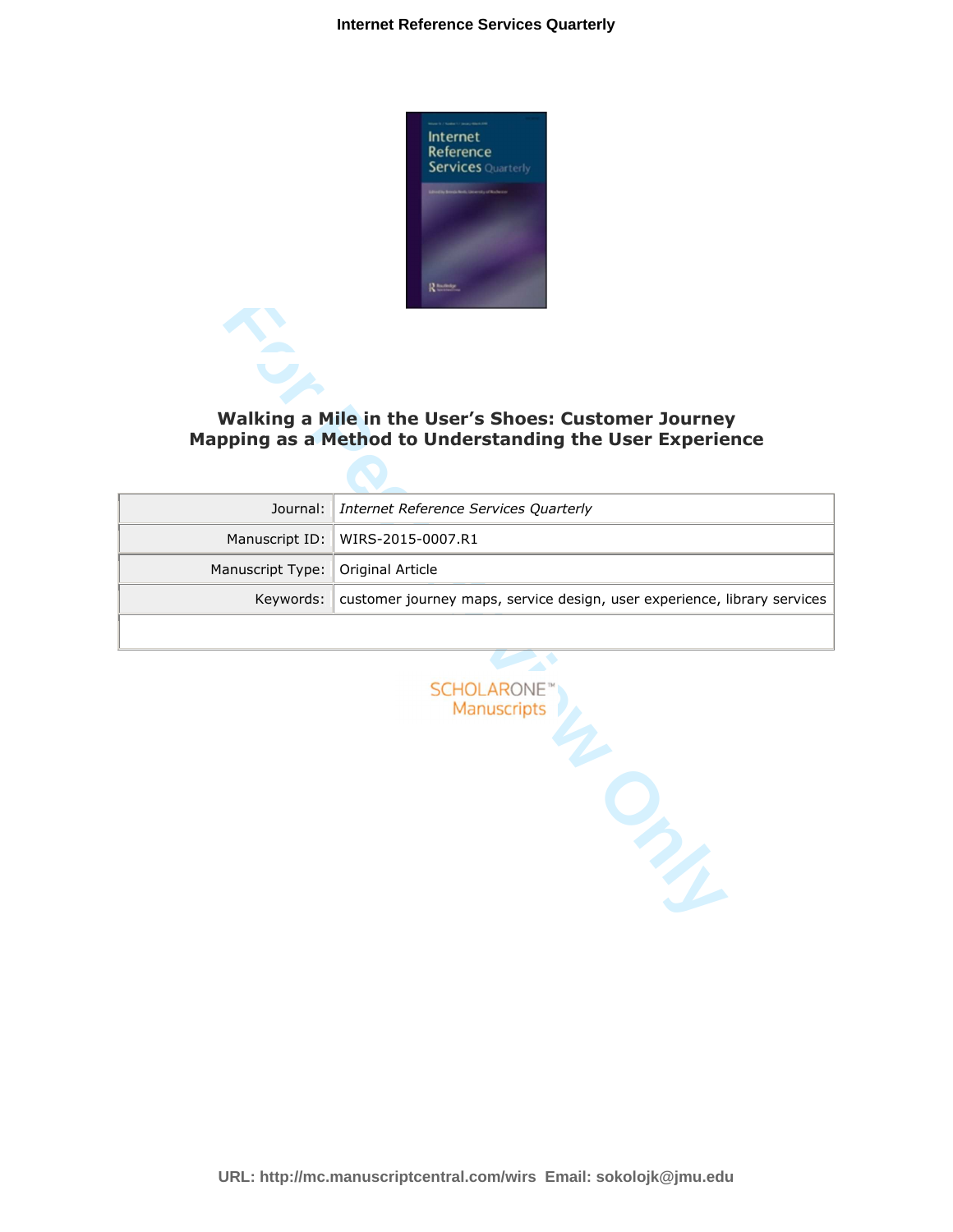Running Head: Walking a Mile in the User's Shoes 1

Title: Walking a Mile in the User's Shoes: Customer Journey Mapping as a Method to Understanding the User Experience

Keywords: customer journey maps, service design, user experience, library services

# Abstract

This paper introduces using Customer Journey Maps (CJM) in libraries and the role mapping can play in visualizing the user's journey in order to help library staff better understand and optimize the user's experience. The purpose of this paper is to demonstrate the importance and relevance of the mapping process for any library user experience. The paper will also review findings from the Reed College Library use of mapping during our own review of services and resource usage.

# Introduction

duces using Customer Journey Maps (CJM) in libraries and the role mapp<br>ser's journey in order to help library staff better understand and optimize<br>purpose of this paper is to demonstrate the importance and relevance of the Performing any task in a library or information ecology takes time, effort, and a good deal of decision making. Customer journey mapping is a tool that helps service providers understand the steps required to perform a given task. The mapping process can provide valuable insight into what it's like to walk in the user's footsteps. The Customer Journey Map (CJM) can be used to highlight pinch points along the way so library staff can find ways to alleviate frustration or confusion that a user may encounter along the way.

# About the CJM

## **What is it?**

A CJM is a visual representation of the user journey and experience of using a service or space (Marquez & Downey, 2015; Stickdorn & Schneider, 2011). The map visualizes the user journey from start to finish on a task, in order to highlight and understand the various stages, steps, and touchpoints a user must pass through in order to complete a task.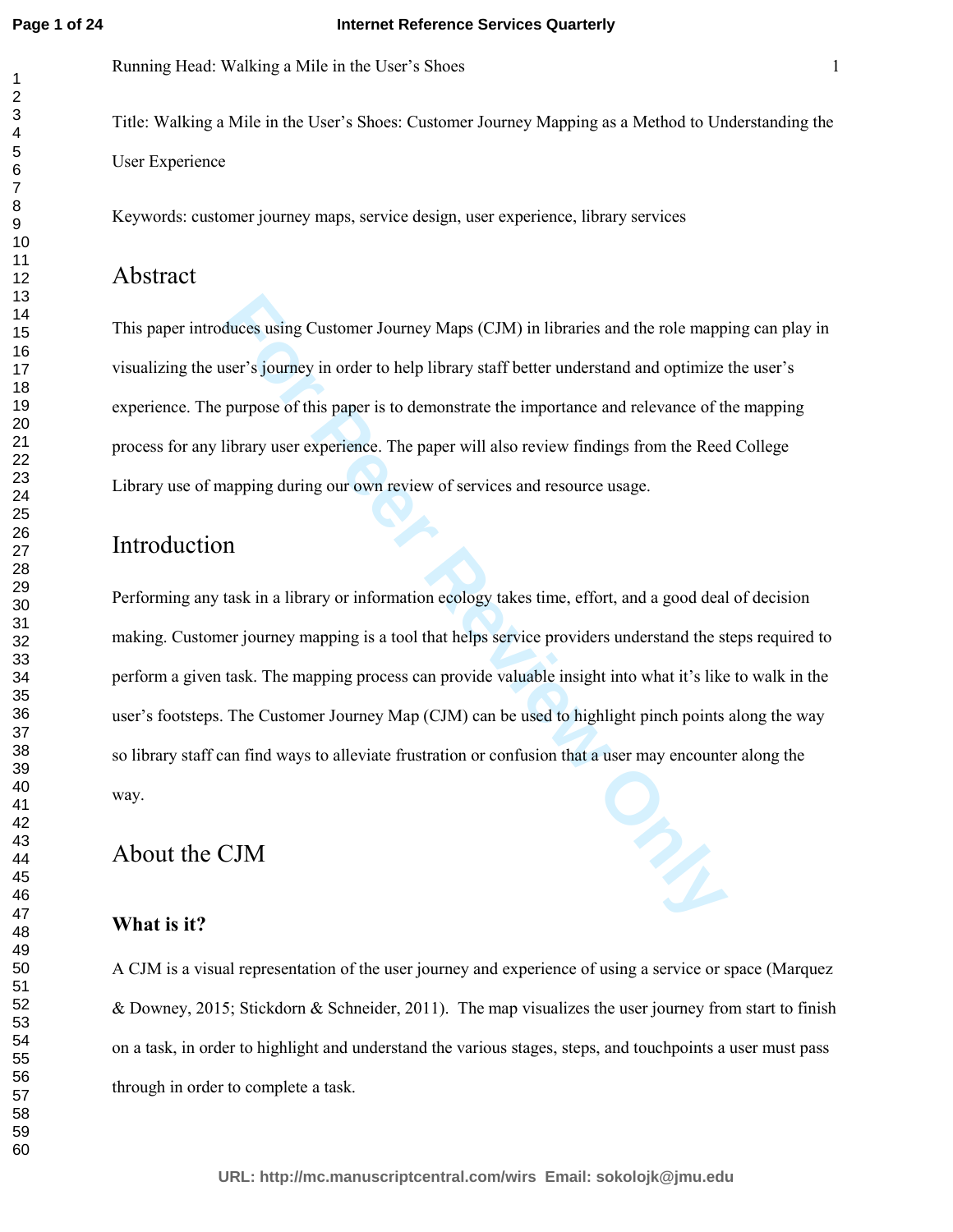Mapping is a commonly used tool in the service design methodology. Service design is a user-centered approach that involves looking at actual user behavior in the context of where services are provided and involving the user to help in refining and creating services (Marquez & Downey, 2015). Library "services do not operate in a vacuum, but rather in tandem with other established services" (Marquez & Downey, 2015). The purpose of using the service design methodology is to look at the entire service ecology from the user's perspective in order to understand how the service works and to then refine or create new services that better match user expectations (Marquez  $\&$  Downey, 2015).

## **Why is it Important?**

**How the User Sees the Library, or the Library as a System** 

ose of using the service design methodology is to look at the entire service<br>citive in order to understand how the service works and to then refine or c<br>ter match user expectations (Marquez & Downey, 2015).<br>**Portant?**<br>**For** Library spaces are "ecologies with the attendant constraints, expectations and rituals" (Bell, 2002, p. 4). Understanding and improving the library user experience must attend to this larger ecology and should not be limited to just looking at how patrons use the website or catalog or how they browse the stacks. Just as the experience of our users does not stop after using just a single channel<sup>1</sup>, when we create and assess services, we must also look at more than just single channels (Polaine, 2013). Instead, we must view the library as a complete system with many working, interactive parts and consider how users navigate within the whole system. This can be challenging for many reasons, not least of which is because libraries are organizational entities with long histories. The library is not only a complex ecological system, but is also an *inherited ecology*, with the various histories of both the users and the library itself interacting to co-create the system that is built up over time and passed on to new staff, who must address not only the existing state of affairs, but must also understand how entrenched this state of affairs may be.

 $\ddot{\phantom{a}}$ 

 $<sup>1</sup>$  A channel is any method a user takes to interact with a service. In the case of a library, a user can use a web</sup> channel to find a research database or she can use the catalog to retrieve a call number to find a book in the library. When using the reference desk, she may opt for the online chat service versus going to the reference desk to get information related to a research task.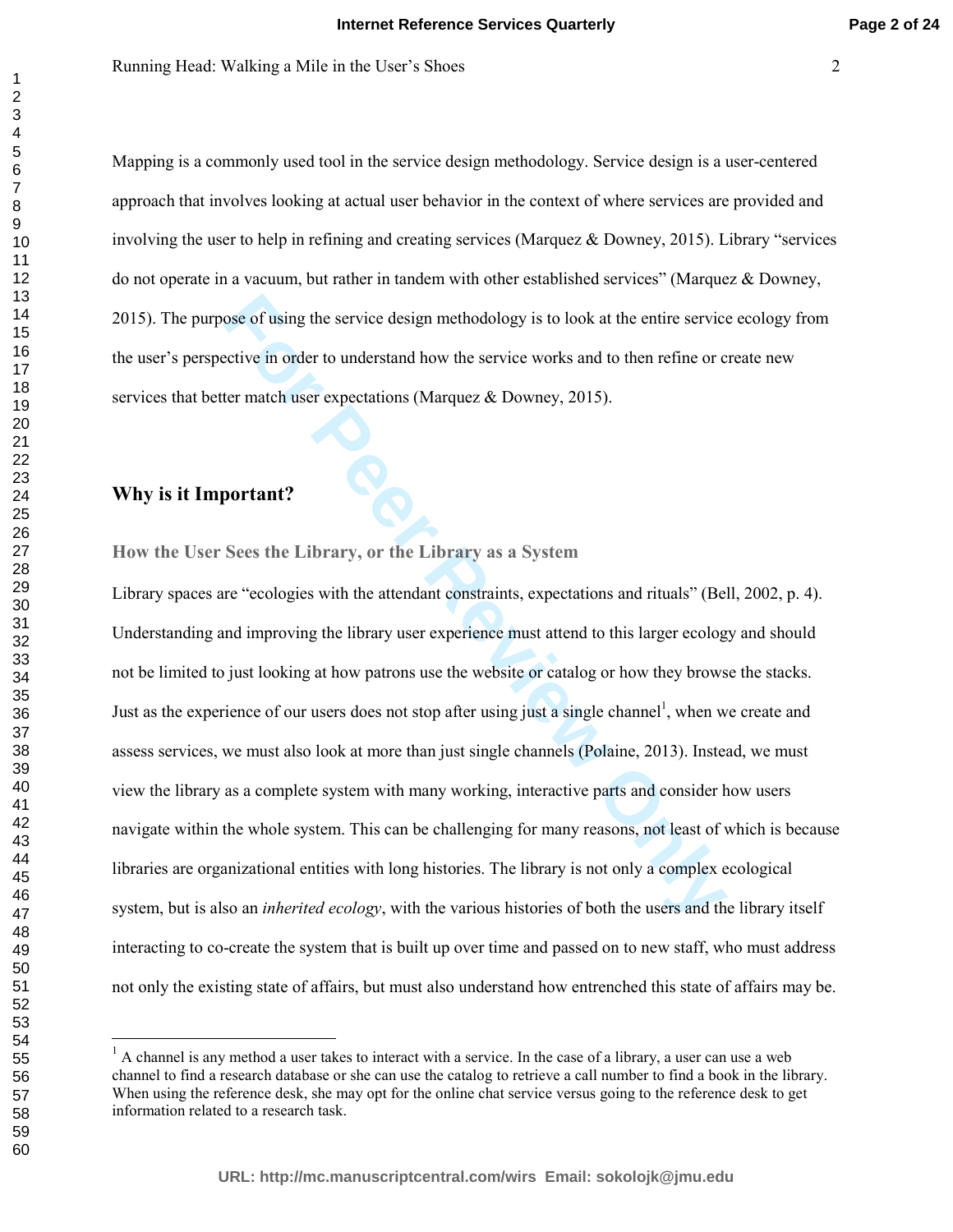Running Head: Walking a Mile in the User's Shoes 3

dition can fall into the status quo trap (Hammond, Keeney, & Raiffa, 2006<br>
It to alter methods to improve users' experiences or create efficiencies. Sin<br>
Exist within the organization are imposed on library spaces and rein As with all organizations, structure and policies are developed and built up over time so that library staff tend to inherit well-established guidelines on how work is performed from their predecessors. The original intent may be lost to history, but often becomes accepted as the status quo. If the current staff is not mindful of this and does not bother to question why things are the way they are, the current inheritors of a library's tradition can fall into the status quo trap (Hammond, Keeney, & Raiffa, 2006) by accepting and not deciding to alter methods to improve users' experiences or create efficiencies. Similarly, the hierarchies that exist within the organization are imposed on library spaces and reinforced by organizational behavior and, over time, produce patterns unique to a particular library environment (Meadows, 2008). As such, library staff impose their departmental structure on the services delivered by the library (Gray & Vander Wal, 2012), which can be an impediment to providing superior service.

If librarians look at the various areas of responsibility in the library as products or tasks to complete and not as services we provide, then we miss the focus on the job to be performed. As service providers, librarians need to think of the library holistically and from the user's perspective because, as Don Norman writes, "in reality a product is all about the experience" (Norman, 2009b, p. 52). Adopting the user perspective allows us to adjust the environment to meet user expectations and thus provide a better overall experience.

For example, IT staff may maintain public printers near the reference desk. When a user experiences problems with a printer and they ask for help at the reference desk, it is not helpful for the reference librarian to respond that they do not know anything about printers and that their job is to only teach people to do research with the library's resources. The user only sees the person at the reference desk, not the responsibilities officially assigned to that desk or the staff member's departmental affiliation. Obviously, none of those distinctions matter to the user who just wants to print an article.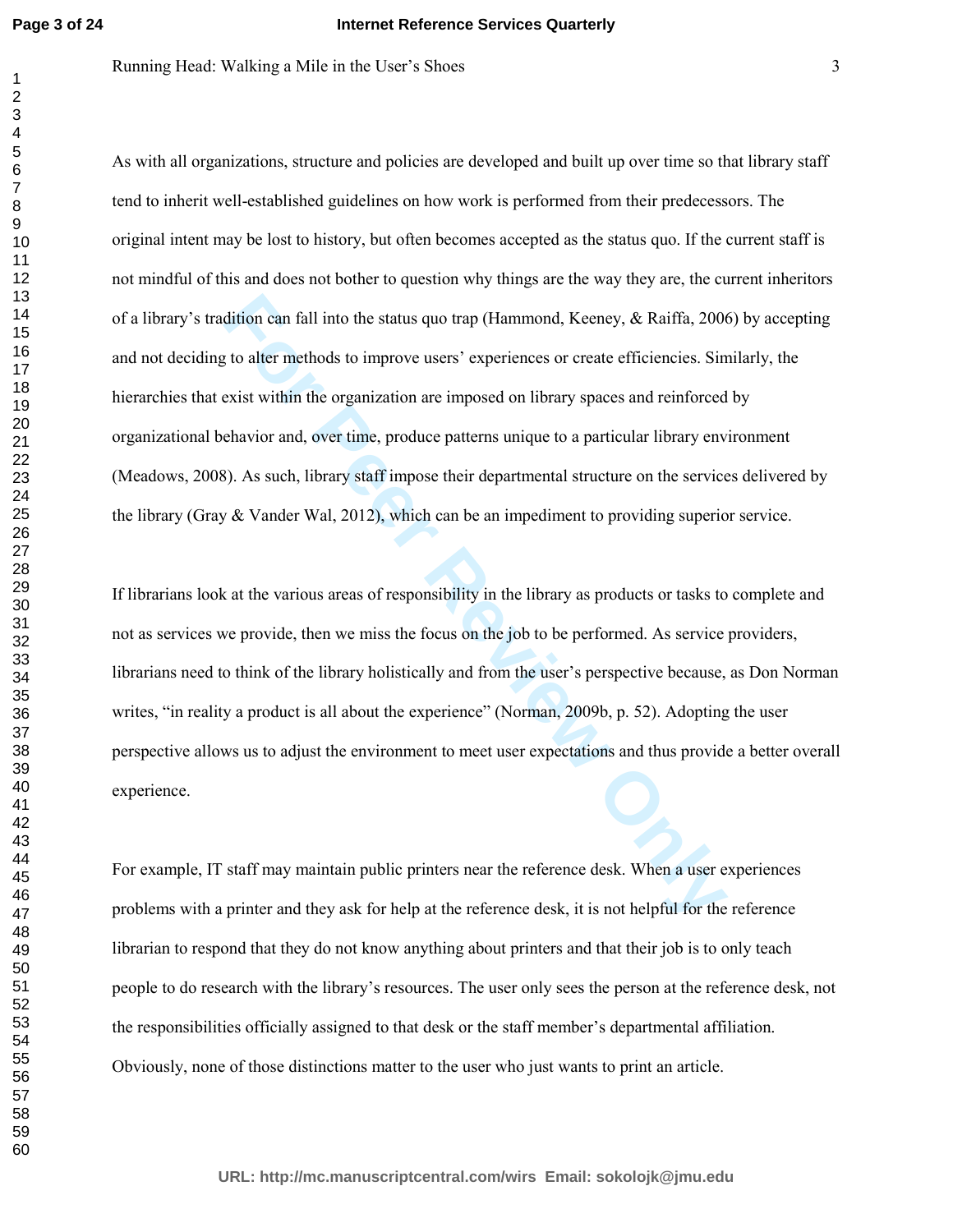#### **Internet Reference Services Quarterly**

When we look at the library from the user perspective, it is clear that users do not see the various departments or silos in a library. They do not see the bureaucratic barriers between public services, access services, or collections services or the difference between a librarian and a paraprofessional. They see people, books, tables, and chairs. They might see the library in terms of which area of the library has better light or better chairs or where their discipline's books reside, but they do not see the lines of demarcation from the organizational side.

## **Role of the CJM**

The role the CJM plays is to see and understand the actual experience from the user perspective. Depending on the level of complexity in the mapping process, the map can highlight "opportunities, pain points, and calls to action" (Risdon, 2011). Mapping gives us a user-centric view of our services and provides an opportunity to witness the experience of completing a task.

**For Perronnian** side.<br> **For Perronnian** Side.<br> **For Peer Peer Peer Peer Side Addingt and Side Addington** and the set perspected of complexity in the mapping process, the map can highlight "oppto action" (Risdon, 2011). Ma Once we see the library as a service and thus as a series of experiences, the task becomes making those experiences - from the user's perspective - as enjoyable and memorable as possible. Because this journey usually takes time, we should strive to make the task or journey as tolerable as possible when time to complete a task cannot be shortened (Maeda, 2006; Norman, 2009). The importance in the map does not lie in the map itself, but in the mapping of the experience (Risdon, 2013). When done right, the CJM "involves all parts of the organization" (Risdon, 2013, p. 104) and can help get library staff "out of the weeds and see the customer experience beyond their silo" (Risdon, 2013, p. 104). The CJM can provide librarians with a sense of the levels of complexity required to complete a task in the library. And not only are the various stages of the task highlighted and documented in order of completion, but the paths taken by different users can highlight patterns of usage.

**URL: http://mc.manuscriptcentral.com/wirs Email: sokolojk@jmu.edu**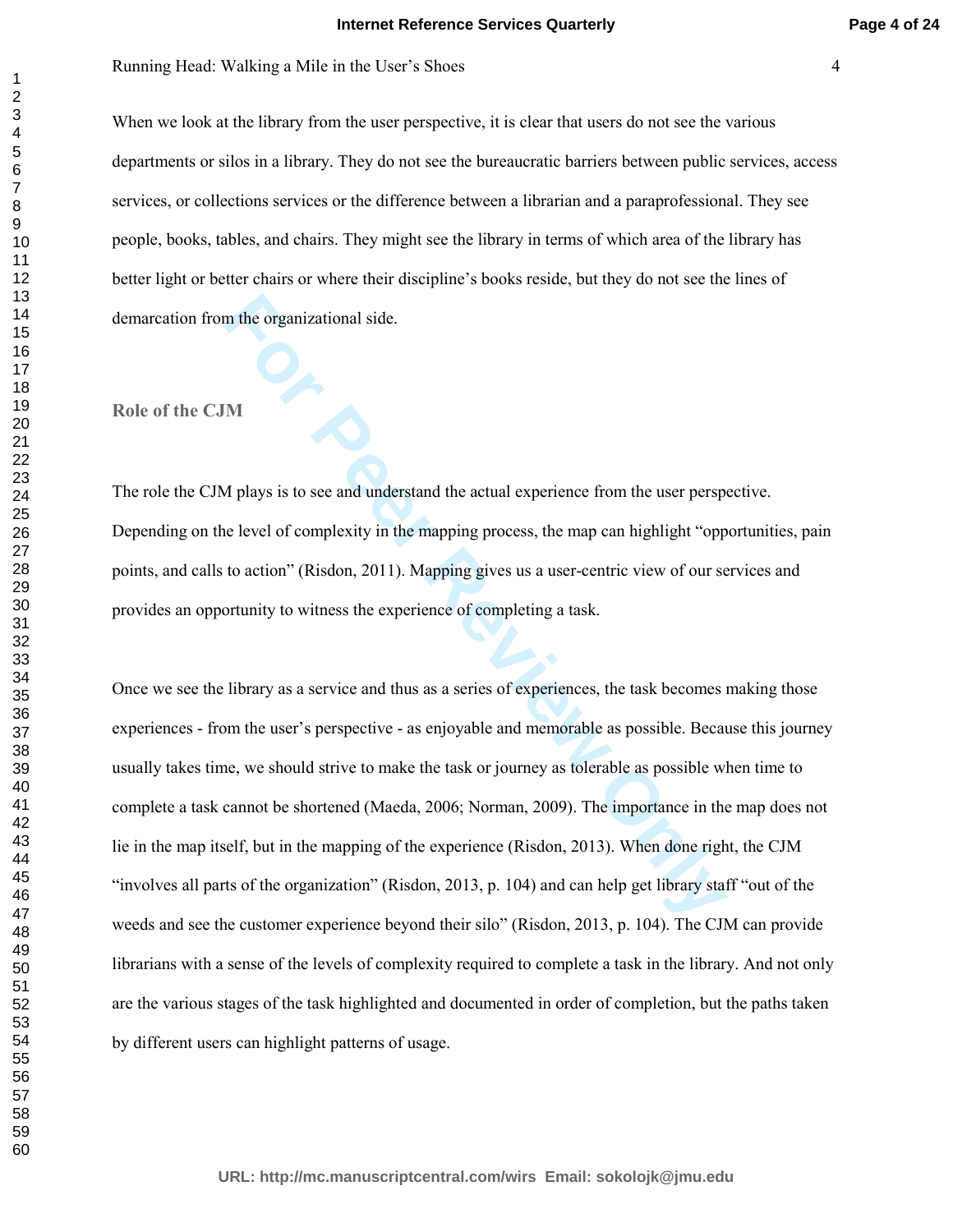#### **What Does It Look Like?**

#### **Anatomy of the CJM**

The actual section at the top), and the actual journey (section 3, in the seent every physical interaction between users and the library. The stages est through from the original prompt to start the journey to the completi There are three sections to the CJM (Figure 1): touchpoints and prompts (section 1, column on the left), the stages (section 2, horizontal section at the top), and the actual journey (section 3, in the middle). The touchpoints represent every physical interaction between users and the library. The stages list various steps a user passes through from the original prompt to start the journey to the completion of their task. The example CJM below (Figure 1) illustrates the stages a user must go through to complete a library task. The initial prompt that sets a user off on their journey can be from a person (e.g. professor or classmate), syllabus, or other. "Other" designates a prompt that began from getting an idea from a movie, an article, or anything else that spurred the user to action. While the particular task is something out of the control of the library, knowing it can help better understand the context or intent of a task (Hinton, 2015). The main section is the actual journey. The circles represent the user coming in contact with a touchpoint. Not all touchpoints are used for every journey and can be removed to clean up the final map. The circles are connected with lines to depict the actual journey. Interactions can also be represented with other icons denoting decision making or possible confusion. While there is no single correct method for creating a CJM, this method can be easily adapted to different scenarios. You may want to adapt it to include user feedback or specific notes as you learn more about the user journey.

**Figure 1.** Anatomy of a Customer Journey Map.

#### **The CJM in Action**

The CJM is a very flexible tool that can be used across channels. It can highlight movement through a space, completing a task via web interface, or tracking the time required to do something. For example,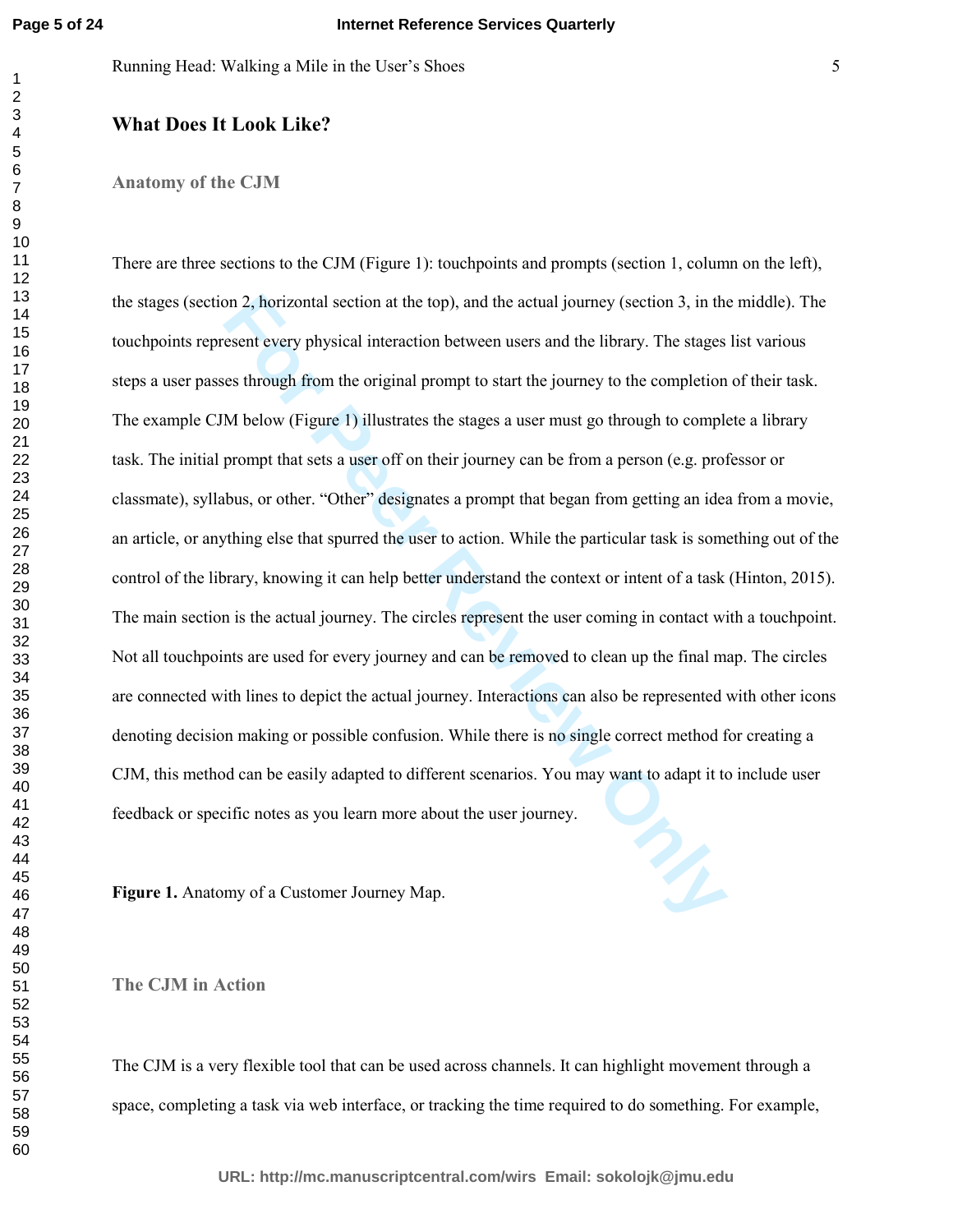#### **Internet Reference Services Quarterly**

Running Head: Walking a Mile in the User's Shoes 6

searching for, retrieving, and checking out a book appears to be a simple task, but as you dig deeper into the levels of understanding needed to get from start to finish to check out a book, what was once a seemingly simple task becomes an in-depth mission requiring navigating the web and the library, reading maps, and understanding call numbers and the organization of the stacks.

<sup>1</sup>'s take a closer look at the task of finding a book via library kiosk, retrievi<br>and then checking it out. The task is depicted in Figure 2 below. Circles d<br>ale library. The user must first know how to use the catalog. A To illustrate, let's take a closer look at the task of finding a book via library kiosk, retrieving the book from the stacks, and then checking it out. The task is depicted in Figure 2 below. Circles depict touchpoints in the library. The user must first know how to use the catalog. After locating the record for the book, she has to write the call number down. Depending on the layout of the library, she must then consult a map and determine the correct location of her call number, and walk to the appropriate location in the stacks. Again, depending on the layout, this may require her to climb stairs, ride an escalator, or take an elevator in order to get to the correct floor. Upon reaching the correct floor, she has to find the correct shelf and interpret the call numbers on the spines of books to find the right book. After retrieving the book, she has to backtrack to the circulation desk to check the book out. Checking the book out is another series of tasks that involves handing over her card to the staff member at the circulation desk.

**Figure 2.** Customer Journey Map for Finding and Retrieving a Book from the Stacks Using a Library Kiosk.

The above is a pretty standard task performed in libraries everywhere, but small changes in user behavior may change your map. For example, what happens when the user has a smartphone or other handheld device? In Figure 3 below, the user has a smartphone to access the library catalog to get call number and location information. While the overall task is similar with the same results, the path is different. The emphasis is now on the technological infrastructure and not on maps or library kiosks. The scenario changes if the user has a book put on hold or if there is a self checkout machine.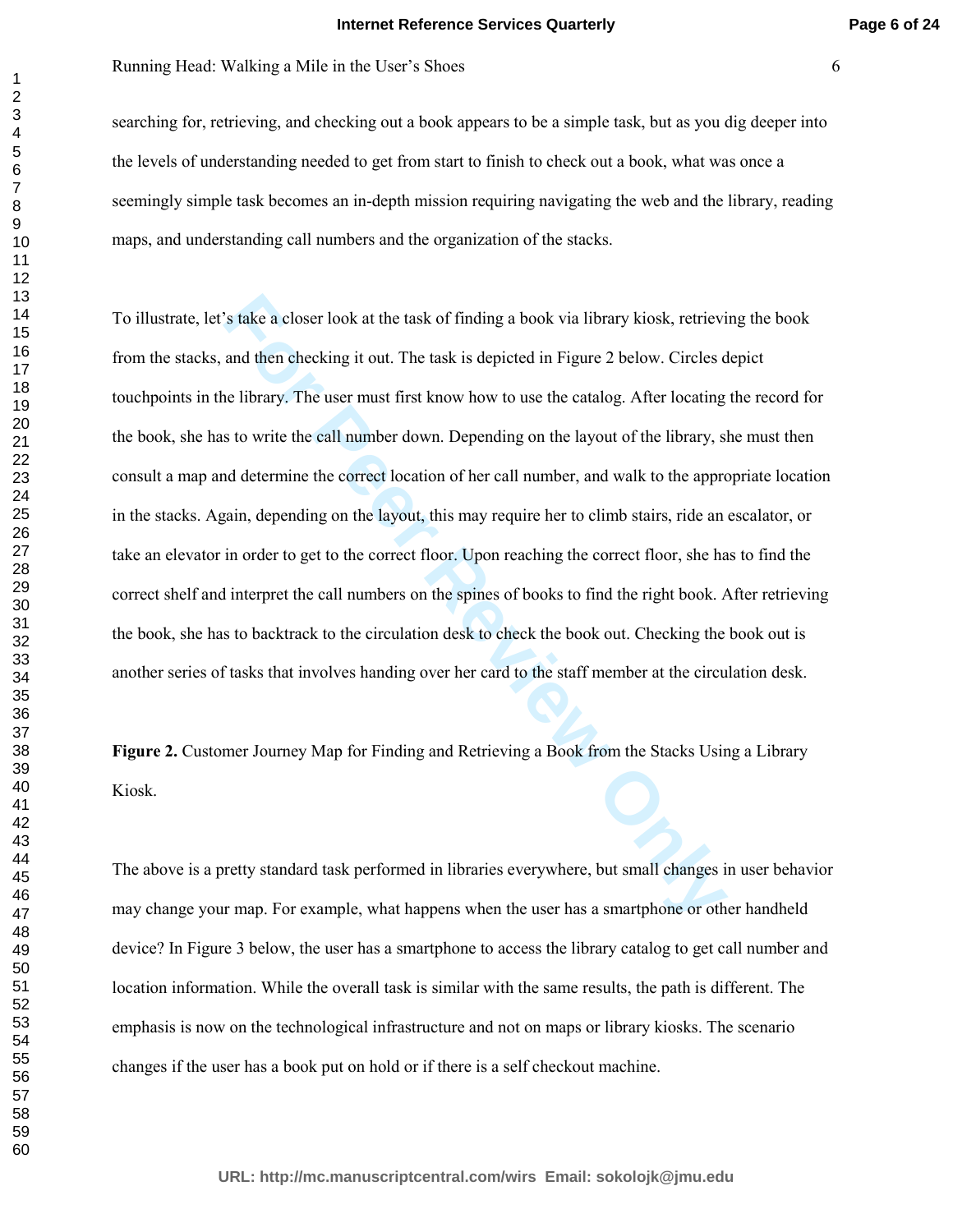Running Head: Walking a Mile in the User's Shoes 7

**Figure 3.** Customer Journey Map for Finding and Retrieving a Book from the Stacks Using a Smartphone.

Ing deeply about the numerous steps involved in getting a book into the halexity and potential barriers that are involved in this very mundane task. The delevity and potential barriers that are involved in this very mundan The above scenario is a very typical scenario that users must perform every day in libraries around the world. By thinking deeply about the numerous steps involved in getting a book into the hands of a user, we see the complexity and potential barriers that are involved in this very mundane task. The user must be able to understand how to find a call number in the catalog. She must also be able to read a map to find the correct location of the stacks. When at the right series of shelves, she must then be able to find the correct book by reading spine labels. If there are multiple floors involved, she must also navigate how to get from one floor to the next. By focusing on the actual journey involved to complete the task, we can see the many ways where a user can get confused, headed in the wrong direction, or why they may give up before completing a task.

A CJM can inform us on areas where improvements can be made and demonstrates the complexity of the library ecosystem and how integrated the various departments within a library are. It brings to light the departments a user interacts with and where services cross paths so that the entire library ecology becomes apparent. While library staff may see the library as separate departments, to the user, it is very much an integrated system complete with elements, interconnections, functions and purpose (Meadows, 2008).

## **How is it Created?**

The CJM is co-created by library staff (ideally a research team made up of representatives from library departments) and the user. Creating a map can be done in multiple ways, but we will highlight two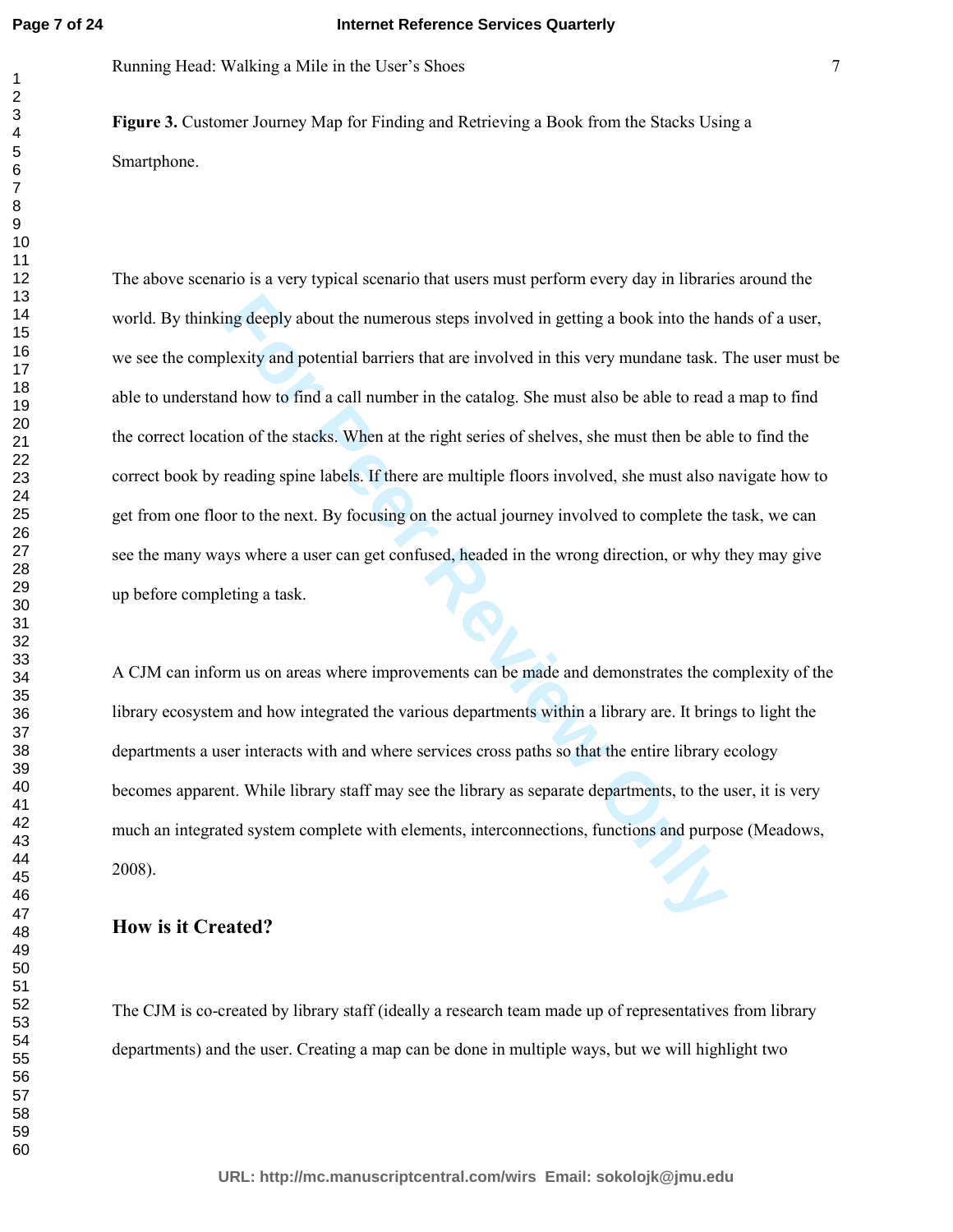#### **Internet Reference Services Quarterly**

Running Head: Walking a Mile in the User's Shoes 8

methods in this paper. One method asks the user to sketch<sup>2</sup> out the steps of a task. The other method involves physically retracing the steps with the user. Mapping can also be used to outline a process in order to understand how a user thinks and goes about completing a task.

**Sketching the CJM** 

The first step is for the research team to create a task that a typical user would encounter with the library. In the above example, we asked a user to walk us through how they got a book from the stacks and then checked the book out. The team provides the user with various media for documenting the steps, including sticky notes, sheets of blank paper, notepads, a whiteboard, or even just verbally walking us through the journey<sup>3</sup>.

**Earth**<br> **For the research team to create a task that a typical user would encounter v<br>
smple, we asked a user to walk us through how they got a book from the st<br>
<b>K** out. The team provides the user with various media for The research team asks the user to sketch the steps they take to fulfill the task. At this point, the user describes their method for performing the task by drawing it, describing it in text, or creating a mosaic using a sticky note for each step. The user should be encouraged to use whichever description method and tool they feel the most comfortable with. Sketching the journey in this step-by-step way allows the research team and the user to "externalize thought into bodily engagement" (Hinton, 2015, p. 46), turning thoughts into diagrams and actual steps.

At times, users may generalize steps and that is when the research team may need to draw out the inbetween steps so each step is fully captured. The research team should prompt the user to verbally describe the steps as they write or draw. For example, if a user writes, "look up call number and then go to stacks," researchers may want to dig deeper to get a better understanding of the in-between steps or a

**Page 8 of 24**

<sup>&</sup>lt;sup>2</sup> Use of the word "sketch" in this case is not strictly related to the act of drawing, but is used to capture any method a user prefers to convey the steps required to describe the task.

 If the user prefers a whiteboard or to verbally share the steps required, the research team will want to document the end result using cameras or an audio recorder that can later be translated into the creation of a graphical map.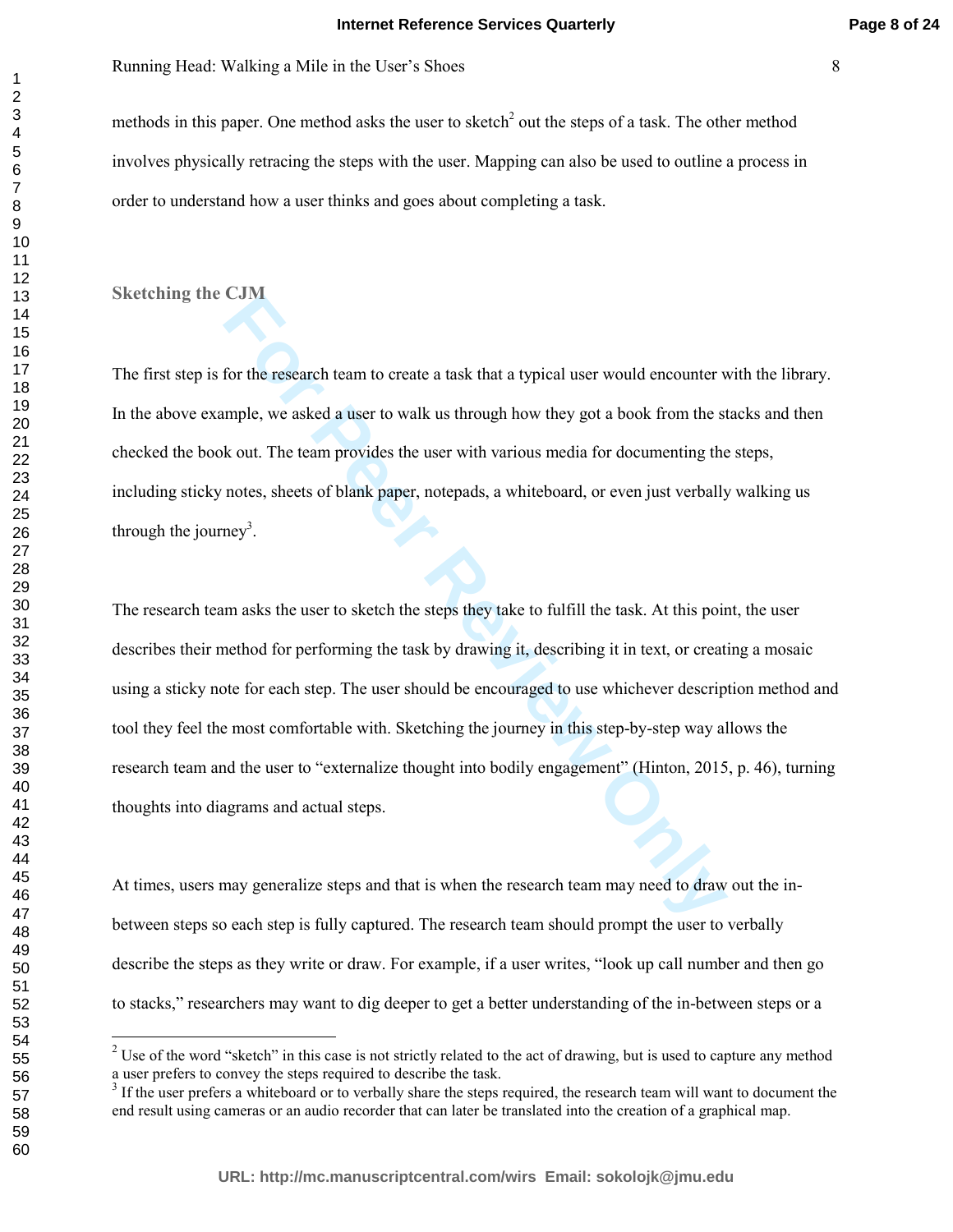#### **Internet Reference Services Quarterly**

Running Head: Walking a Mile in the User's Shoes 9

fuller description of the steps. Does the user look up the call number on her phone? Does she use a laptop? Does she head to an information desk for assistance? Does she consult a map? Does she consult a friend or librarian or staff to wayfind? How does she capture the call number?

**Following what is on the surface is not enough to understand habits and solve dig deeper and point to behaviors that the library may be able to better example, if a user describes having to look for a piece of paper and a** Digging deeper allows the research team to get to what Clifford Geertz referred to as "thick description" (Geertz, 1973, p. 6). Knowing what is on the surface is not enough to understand habits and motivations. The questions above dig deeper and point to behaviors that the library may be able to better accommodate in the future. For example, if a user describes having to look for a piece of paper and a pencil to write down the call number, the research team could ask her why she wants to use paper for this task. Is it easy? Is it fast? Would she rather use her phone for this? Does she know she can send the call number via text? Would she do that if she knew how? Is sending the call number via text a simpler or more complex task? Focusing on this task allows the research team to identify the different options for helping patrons capture call numbers and where problems may arise. Perhaps the library could begin to place more paper and pencils at each kiosk to address the surface problem. But they may also want to figure out a way to text a call number to a patron's phone or if this service is available already, they could address why patrons don't know about this option. They may find that the button to send texts from the catalog is hard to find or that the process for sending texts is too complicated. The optimal solution might be to address all or one of these issues. Customer journey mapping helps library staff determine what the best solution is by gaining deeper understandings of patron behavior and using that understanding to develop and revise services.

The other form of capturing the customer journey is to walk with the patron and ask them to verbally describe the steps they take to complete a specific task. This may seem awkward or unnatural to the patron, but the researcher can put the user at ease by carrying the conversation about the steps and actions performed. While the user verbalizes the actions being performed, the researcher should take notes and then create a CJM after the walk.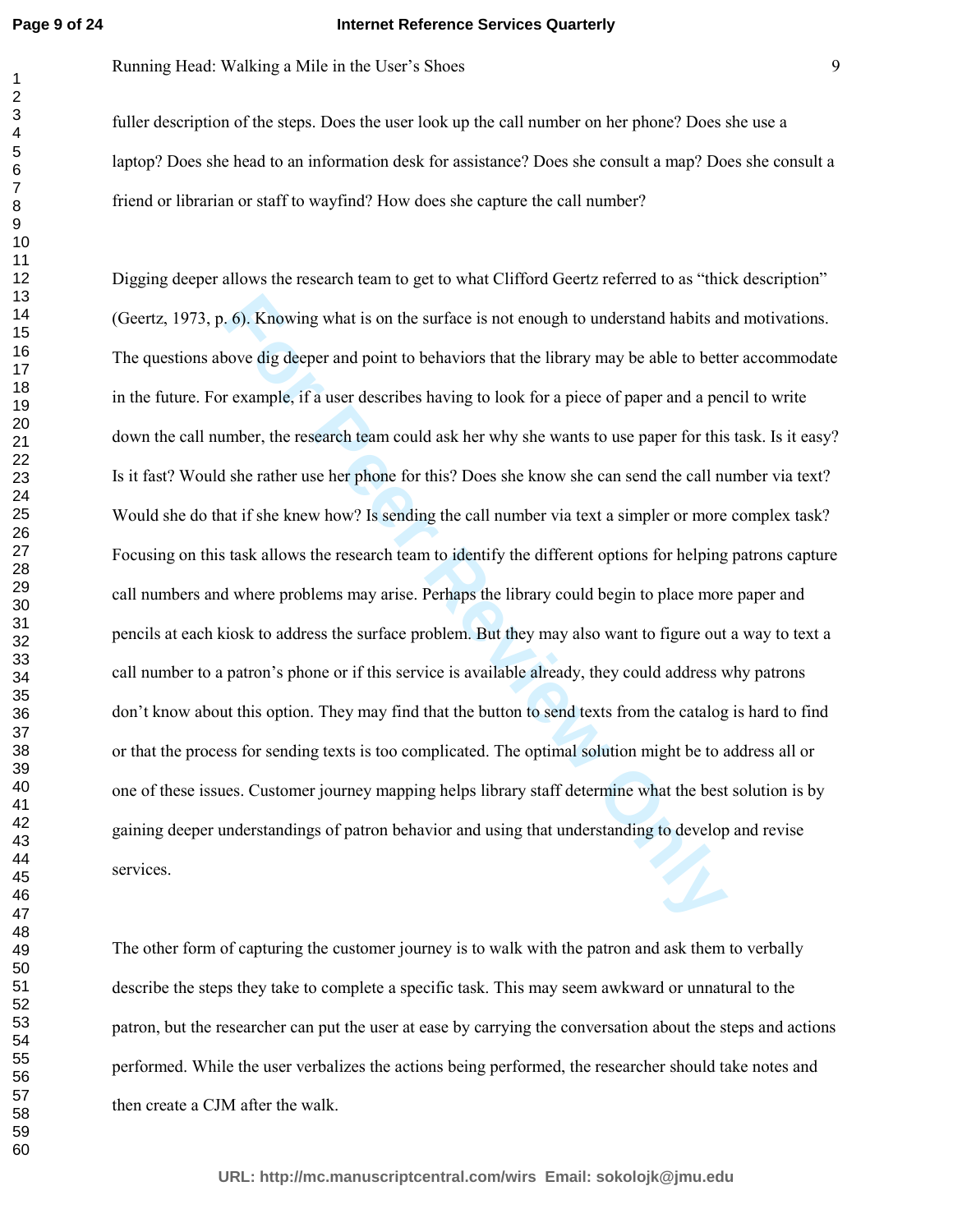Researchers should be aware that certain prompts may lend themselves to one method or the other - for instance, a topic that is more abstract, such as a user's "research process," may lend itself much more to the first method, where the user draws out her own CJM with the help of the researcher. In contrast, some prompts, such as "how do you get a book from the stacks," will benefit much more from actually going out and walking through the process side-by-side with the user, in order to actually experience the process from the user's point of view. Experience with the mapping process will help the researcher determine which method may work better, but flexibility should also be encouraged - if you start with the first method, and it seems hard for the user to articulate her process, think about saying something like "let's get up and have you actually walk me through this process, so I can see exactly what you're talking about."

through the process side-by-side with the user, in order to actually experi-<br>point of view. Experience with the mapping process will help the research<br>ay work better, but flexibility should also be encouraged - if you star While there is no one preferred method, the two examples above can give a detailed account of how users move through the library and perform routine tasks. With this information, the research team can find pain points and attempt to fix them with solutions that accommodate multiple user preferences. Unlike a focus group where the group's discussion may be more reaction to a foregone conclusion, the mapping process focuses on the user's experience with a space, a service, or a task. No two users have the same experience (Pine & Gilmore, 2011). That being said, the research team should enter the process with no foregone conclusions and work with the user to create solutions based on actual experience. In the case of the call number, providing an ample supply of scratch paper and pencils and an electronic method for sharing a call number with a phone will suffice. In some instances, the research team may find a barrier that is difficult to overcome, such as a walkway being too narrow to accommodate a wheelchair. In this type of situation, the solution may be more difficult to address, but it is still important to find where there are problems that need solving in order to improve the user experience.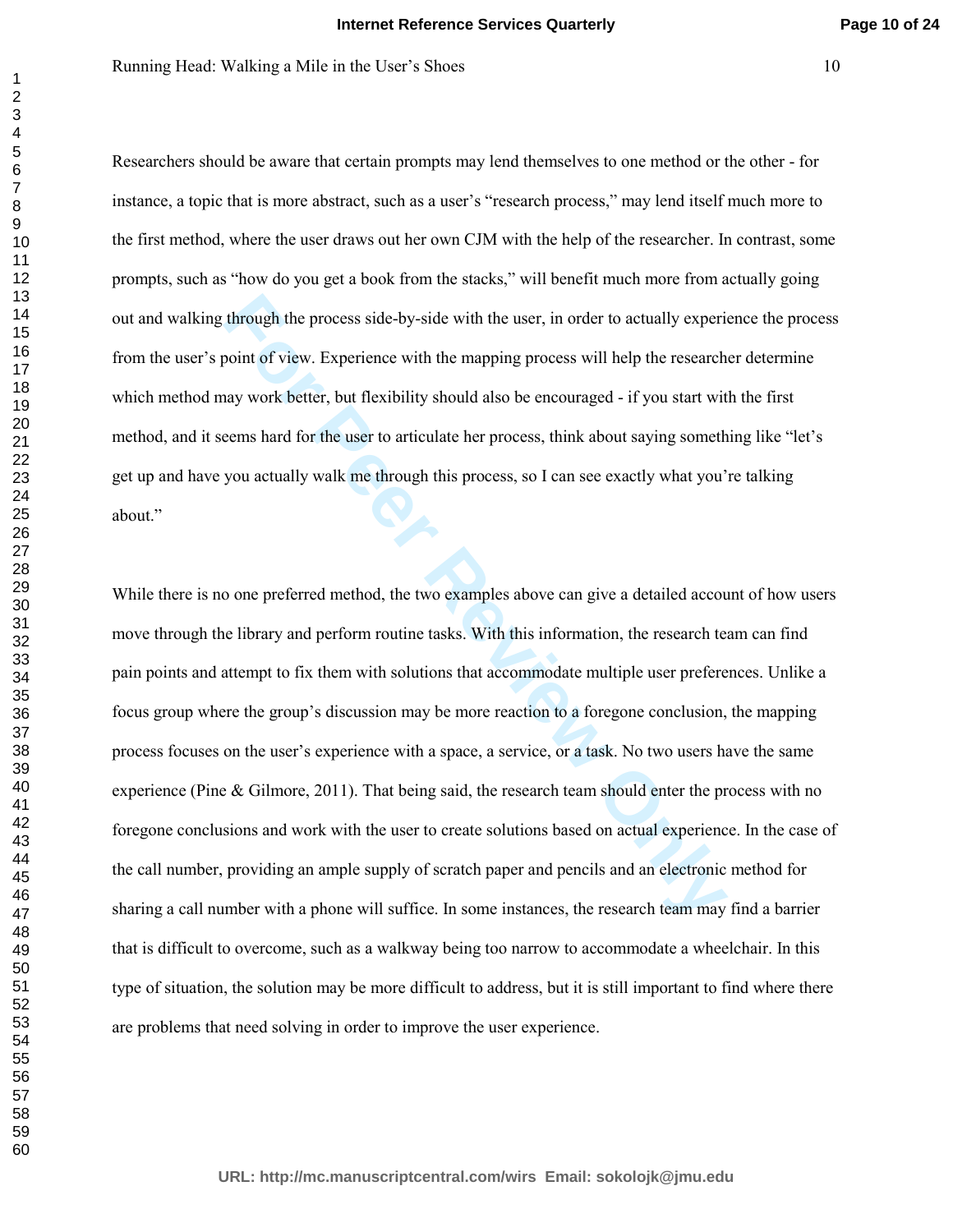Running Head: Walking a Mile in the User's Shoes 11

**Outlining a Process** 

A CJM can also be used to outline a process. To do this, prompt the user with a question about a process, such as "how do you find a research topic?" or "how do you collect citations during the research process?" and then ask them to outline the steps. The goal with this type of prompt is to both better understand the thought process of users and to tease out the steps they take when completing a fairly ambiguous process. Findings from this type of CJM can be used for many purposes, including aiding in the design of instruction programs and class sessions, research guides, or may point to the need to find or develop new tools for users to help them in their process.

**Turning a How into a Why** 

mought process of users and to tease out the steps they take when completies.<br>
Findings from this type of CJM can be used for many purposes, included<br>
truction programs and class sessions, research guides, or may point to CJMs are extremely helpful in understanding the actual path taken and the overall experience of users. The two methods described above create artefacts about the journey a user takes to perform a task. The key to both methods is the verbal interaction and prompting from the researcher that transforms understanding how a user moves through a space into why a user approaches a task in a certain way (Kolko, 2014). The process of creating the mapping is essential to that transformative understanding (Risdon, 2013).

# Methodology at the Reed College Library

The ongoing study at the Reed College Library is a multi-year study looking at every aspect of the Library's space and touchpoints. Our team intentionally chose a service design methodology in order to look at all aspects of the library as services, to include the physical and virtual space. By using service design methodology, the Library User Experience (LUX) group was able to focus on service delivery and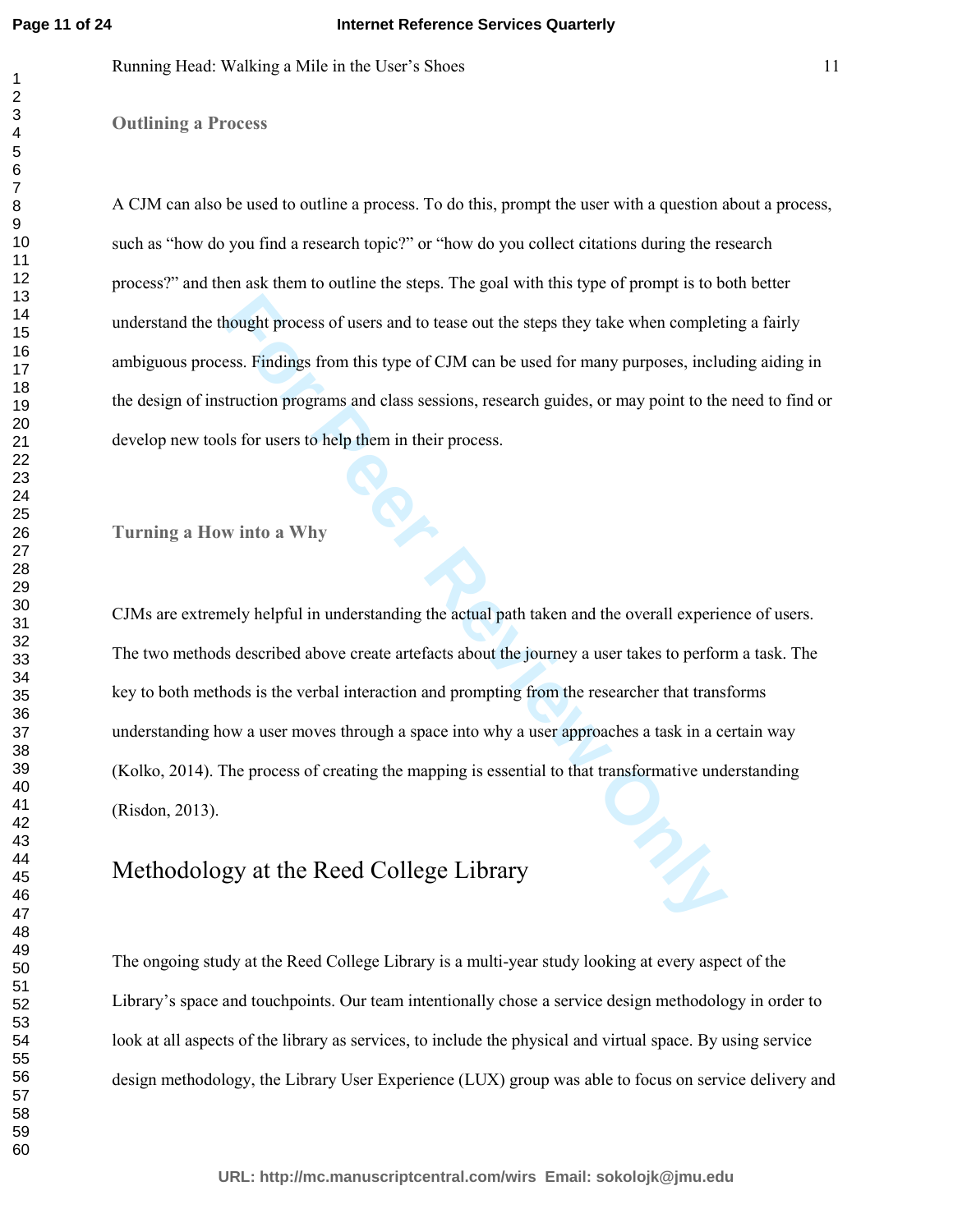user expectations. The study started in February 2014 and continues as of this writing. This paper presents a portion of what we learned in the first year of the study.

pophomores, two juniors, and one senior. The SWG composition was inter<br>cross grades. This was so the team heard the different needs of different s<br>students come from a range of majors and not just a single discipline or d<br> At the outset of the project, the LUX asked students to participate in a long-term study. The student volunteers formed the Student Working Group (SWG). The SWG was composed of seven students: two freshman, two sophomores, two juniors, and one senior. The SWG composition was intentionally divided almost equally across grades. This was so the team heard the different needs of different students. It was also key that the students come from a range of majors and not just a single discipline or department. And no SWG member was a student library worker, all were chosen from the general student populace. SWG members were given a pre-study survey to learn their library use habits. All were regular users of the library (between 10 and 40 hours per week), but did not consider themselves expert users of the library.

The LUX hosted four meetings with the SWG in April 2014. The SWG completed a set of exercises<sup>4</sup> geared towards understanding student behavior at Reed College. One of the exercises was creating customer journey maps around two prompts: what does your research process look like? And, how do you get a book from the stacks? For the first prompt, students worked individually or with a researcher and the second prompt was completed verbally in a group setting.

## **First Prompt: What does your research process look like?**

Students were given the option to depict their journey using a variety of tools, (e.g. whiteboard, notepads, sticky notes, blank sheets of paper for drawing). The research team prompted them to work alone or in pairs. All elected to work independently. Five students chose notepads, one student used a whiteboard, and one used sticky notes. Of the five students using notepads, each student numbered their responses to

 $\ddot{\phantom{a}}$ 

<sup>&</sup>lt;sup>4</sup> Exercises included: service safaris, expectation scenarios, customer journey mapping, and a week in the life diary. Additional descriptions of the above tools can be found at, http://www.servicedesigntools.org/repository.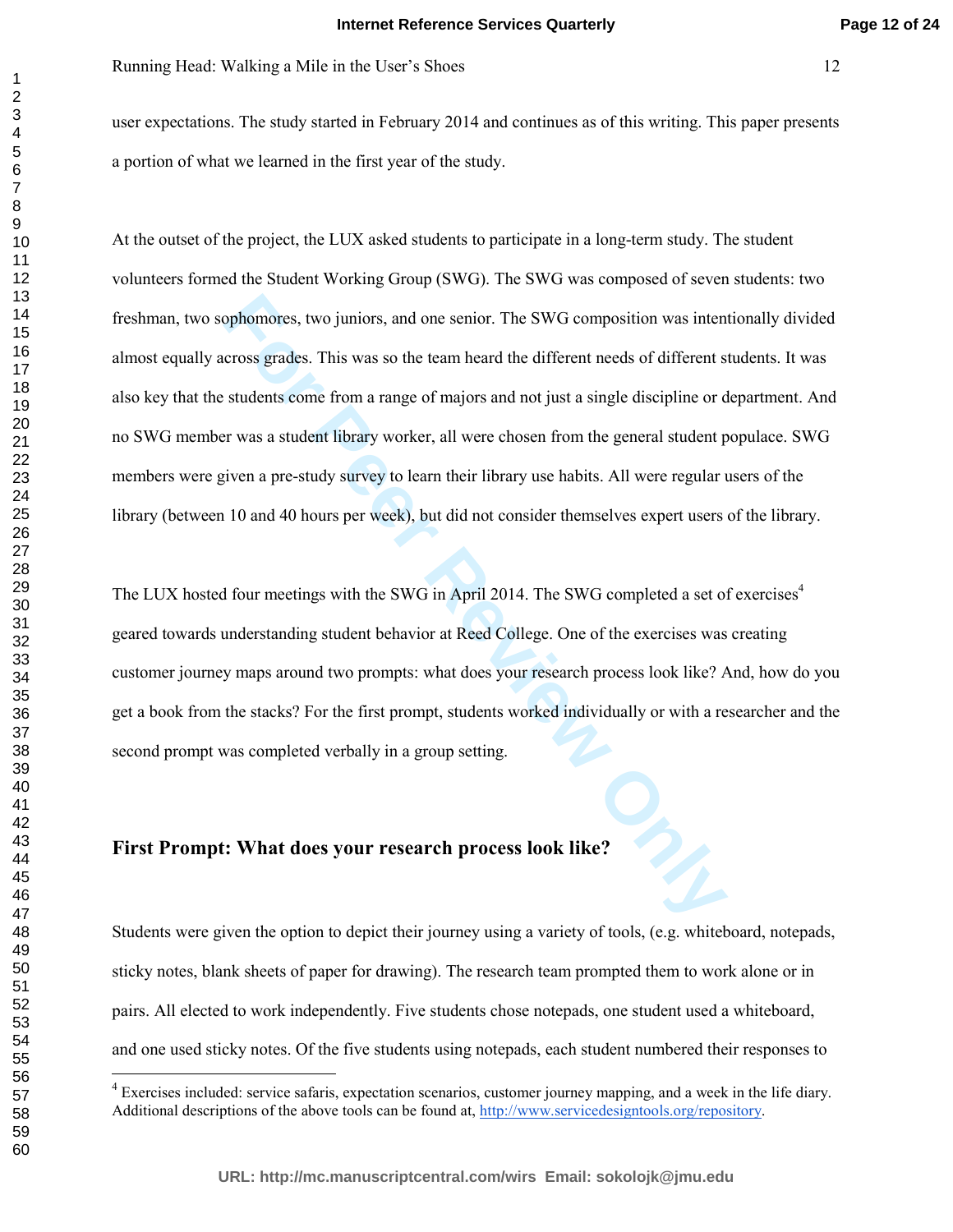#### **Internet Reference Services Quarterly**

Running Head: Walking a Mile in the User's Shoes 13

depict a sequence of events. The student using sticky notes wrote each step as a separate sticky note and laid them on a table in order. The student using the whiteboard used a variety of line types to connect the various stages. Dashed lines for all stages covered and solid lines for stages that required a decision to be made. The student using the whiteboard also decorated their journey with drawings of flowers and a "happy bee" at the end of the journey.

## **Second Prompt: How do you get a book from the stacks?**

**Formulation For Perromy For Perromy For Perromy For Perromy For Perromy For Perromy For Perromy For Perromy For Perromy For Perromy For Perromy For Perromy For Perromy For Perromy For Perromy** For the second prompt, the LUX group presented the prompt in a discussion-type setting. All members of the SWG were allowed to talk and share their thoughts on the prompt. Because getting a book from the stacks is a very routine task and not as individualized as the research process, we opted for a discussionbased approach in order to share ideas. LUX members took notes during the exercise, which we then shared after the meeting. It is important that more than one person take notes during this type of group discussion because there are a lot of nuances that can get lost if only one person records what happens. It is essential that the notetaking be very thorough and detailed. In addition to recording the words students say, researchers should also look for body language that shows general agreement or disagreement with other participants. This is not the time to jot down general impressions, but rather to thoroughly record what participants say, do, and allude to. The end product was less a traditional CJM and more of a sketch of the pinch points the students encountered along the way.

The power of the service design methodology lies in the conversational relationship between researcher and participant. The flexibility and informal tone of the discussions allowed the LUX to dig deeper during some of the exercises and then to circle back and bring up topics that had been mentioned but not fully addressed in the course of earlier discussions. The findings section captures what was learned as a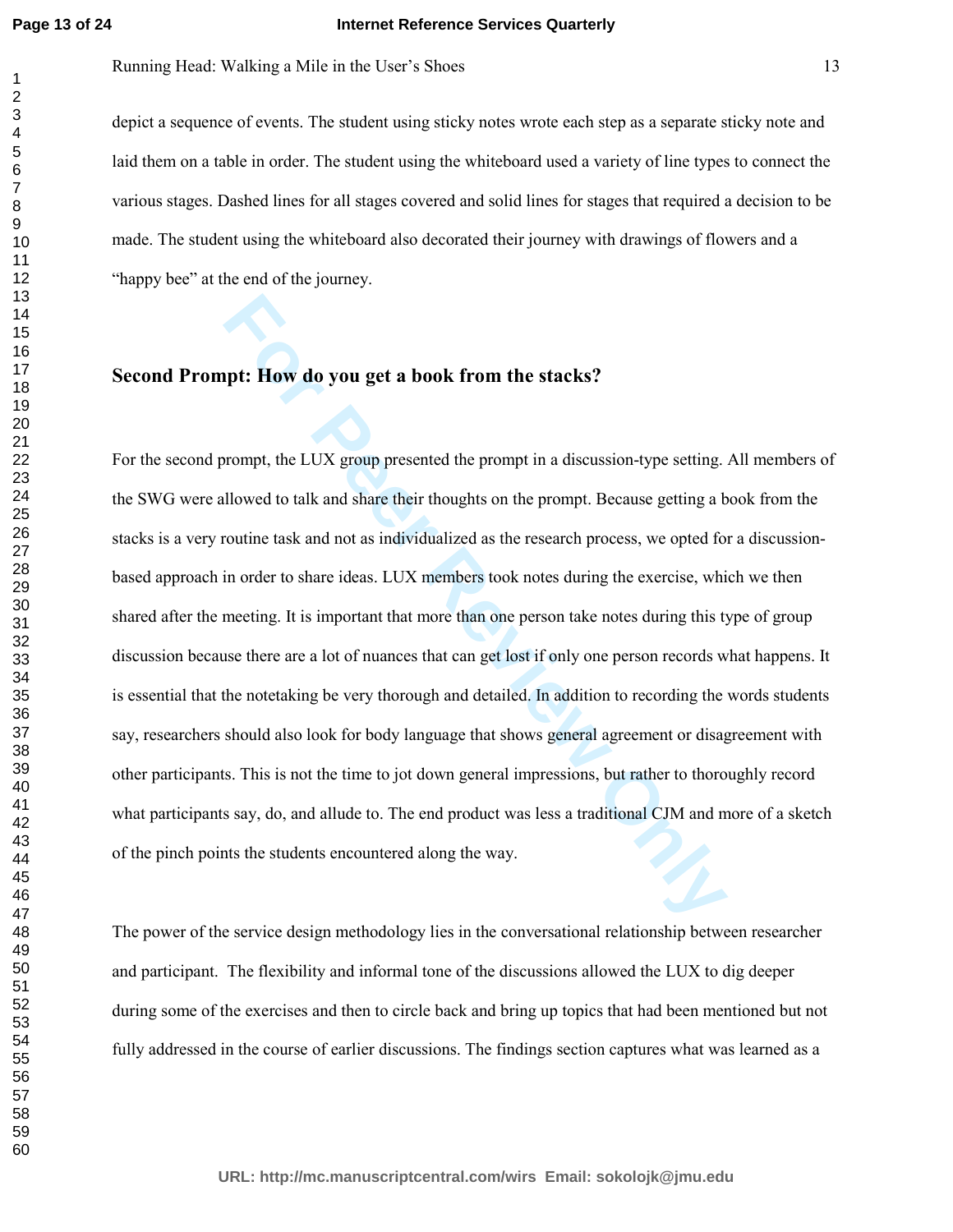result of this digging. As Risdon writes, it is more about the "mapping itself" (Risdon, 2013, p. 104) than the actual map. Insights come through a thorough synthesis of all content and from the process itself.

# Findings

The findings presented here are a result of synthesizing the data generated from the four SWG meetings. By looking at the data, we were able to garner key insights into how the students perceive the Reed College Library and its services.

sented here are a result of synthesizing the data generated from the four S<br>
e data, we were able to garner key insights into how the students perceive<br>
and its services.<br>
Firibed a familiar research process. They passed t Participants described a familiar research process. They passed through various phases and used similar tools. It should be noted that the students who participated as members of the SWG were from different years and different disciplines. As they completed their research, students took similar steps when encountering a roadblock, such as doing additional research in a library database or looking for that one "perfect" quote to support a finding. Out of 7 students, only one actually mentioned consulting a subject librarian and that was at the end of the research process.

The SWG students did not think about consulting a librarian in their process. As we dug deeper into this issue, we learned that the librarians were perceived as "adults"<sup>5</sup> who were busy and couldn't be bothered. This perception the students held points to an issue with the library's outreach efforts. Students did not understand the librarian's role or the availability of reference and instruction librarians. A clue as to how the library may be able to improve our outreach efforts was another finding from this first prompt. In response to probing about the students' understanding of the roles and availability of the librarians, it became clear that students needed two things from the library: a clearer understanding of liaison

<sup>&</sup>lt;sup>5</sup> This is a term the members of the SWG used in reference to any library staff employee. Per an earlier comment on user perception of the library, all employees in a library are librarians.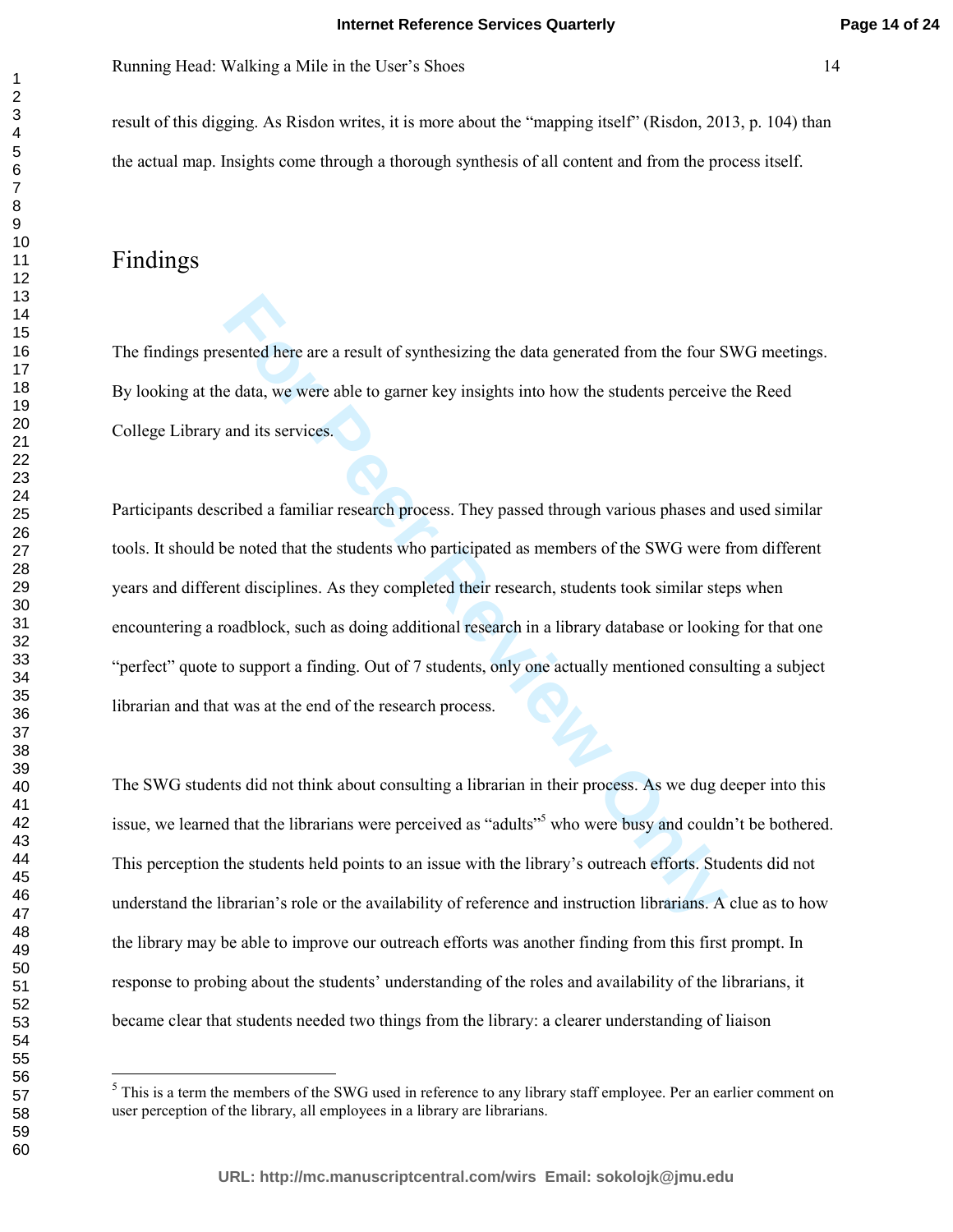#### **Internet Reference Services Quarterly**

Running Head: Walking a Mile in the User's Shoes 15

responsibilities and more accessible information about the availability of librarians. The students were not sure what librarians could do for them and did not fully understand what a subject or liaison librarian was. The students also pointed to barriers to getting in touch with librarians that the research team did not realize were there. While they could usually find our contact information, they did not know if their questions were appropriate to send to a librarian or what kinds of questions we could help them with. Because our offices are at the end of a long hallway with a "Library Staff" sign on it, they did not feel comfortable heading down the hallway to look for us or to just informally drop by our offices.

ices are at the end of a long hallway with a "Library Staff" sign on it, they<br>ding down the hallway to look for us or to just informally drop by our offit<br>me from all participants was around wayfinding. Signage, or the abs A recurring theme from all participants was around wayfinding. Signage, or the absence of signage, did not help the students get to their destination. The participants wanted the website<sup>6</sup> to reflect the physical environment (Polaine, 2013) and be more consistent in naming conventions<sup>7</sup>. When looking at the journey map created for the finding and retrieving a book from the stacks prompt (Figure 4), we see possible areas of confusion around the idea of wayfinding. Being able to find and read a map in the library (see cloud icon in Figure 4) was an issue. Digging deeper into the map issue allowed us to reveal specific ideas that could be potentially helpful.

**Figure 4.** Problem Solving Customer Journey Map for Finding and Retrieving a Book from the Stacks

Maps on all levels of the library are the same (Figure 5). While there are small "you are here" icons, the orientation of the maps doesn't vary from location to location. One suggestion was to highlight in a red or other colored box which floor a user was on to eliminate any confusion and to help orient the user. Orienting library maps in a way that corresponds to the current location of the user can reinforce where items are located, how to navigate to them, and give patrons confidence in the organization of the

 $\overline{a}$ 

<sup>&</sup>lt;sup>6</sup> At the time of this SWG mtg, the library was planning for a full website redesign. Certain items mentioned in the course of the discussions were already in the planning stages.

 $<sup>7</sup>$  The library has colloquial naming conventions for various spaces in the library. While never codified, the</sup> colloquial naming gets passed on to entering freshmen.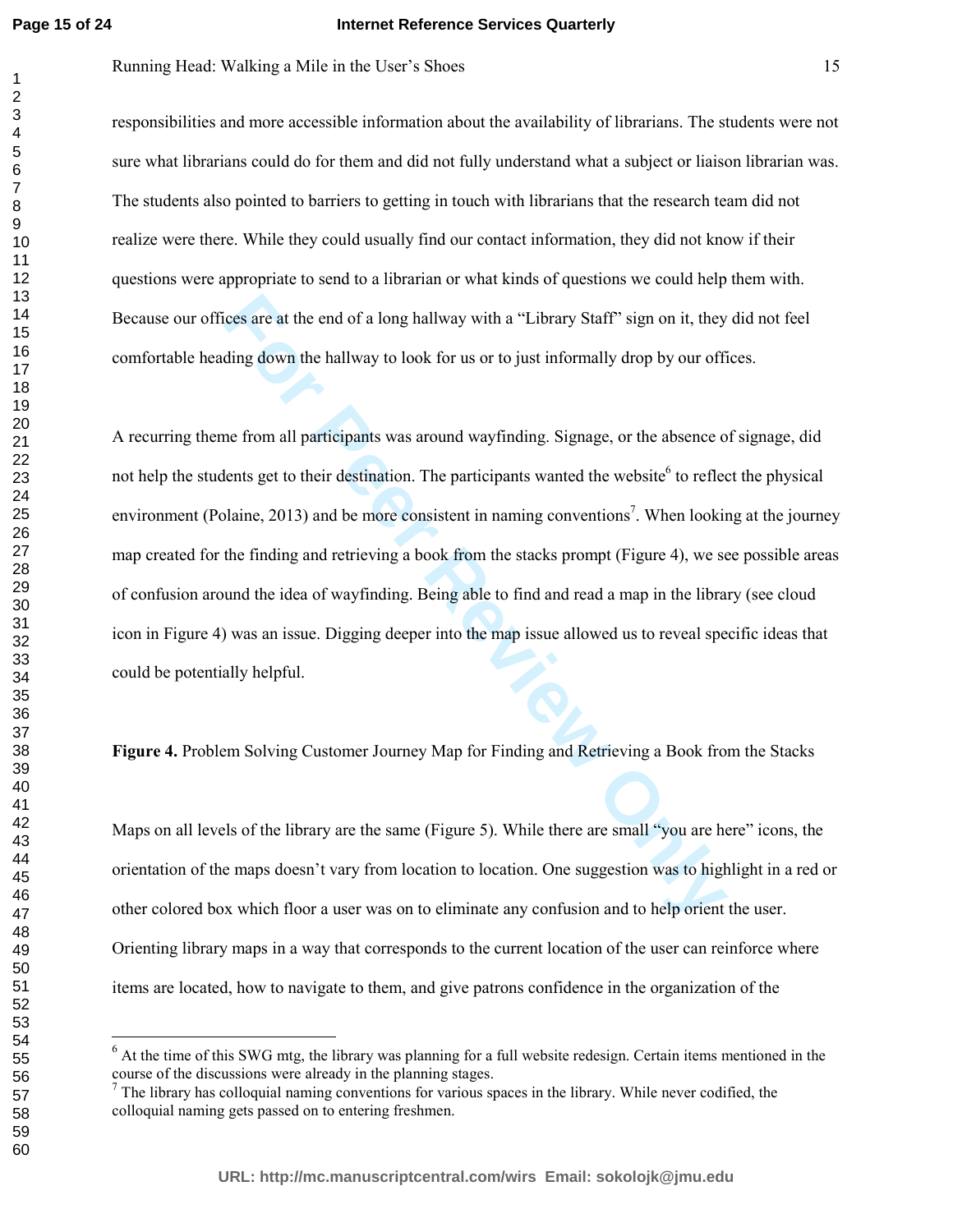resources (Krug, 2014). This role cannot be accomplished if the user is expending all of her energy deciphering the basic interpretation of the map.

**Figure 5.** Map of the Library

# Conclusion

Experiment pay mapping is a very useful and powerful tool and process. Whether used an other tools in the service design toolbox, it allows for a conversation aro y used and provides a method to dig out root problems aroun Customer journey mapping is a very useful and powerful tool and process. Whether used alone or in conjunction with other tools in the service design toolbox, it allows for a conversation around how the library is actually used and provides a method to dig out root problems around ideas of findability and navigation. The CJM, with the proper precision, depicts the various touchpoints and highlights the library departments that a user interacts with when on their journey. The CJM emphasizes and reinforces the idea that the library is an integrated ecology that better serves the user when working together to provide the optimal user experience, regardless of the task being performed.

As discussed above, the library is an inherited ecology. As such, library staff must constantly work to ensure that the library meets or exceeds evolving user needs while being mindful of not becoming entrenched in the status quo. What our patrons need from us changes constantly and we must be vigilant in our efforts to respond appropriately and well. The mapping process and product can reinforce this usercentered focus, and help library staff understand the need to evolve with the behaviors and desires of current users. While staff may often interact with users and have anecdotal evidence of their behaviors and desires, creating a CJM in collaboration with users can help not only to visualize this evidence, but can also help the researchers overcome some of the confirmation bias inherent in working with this type of evidence.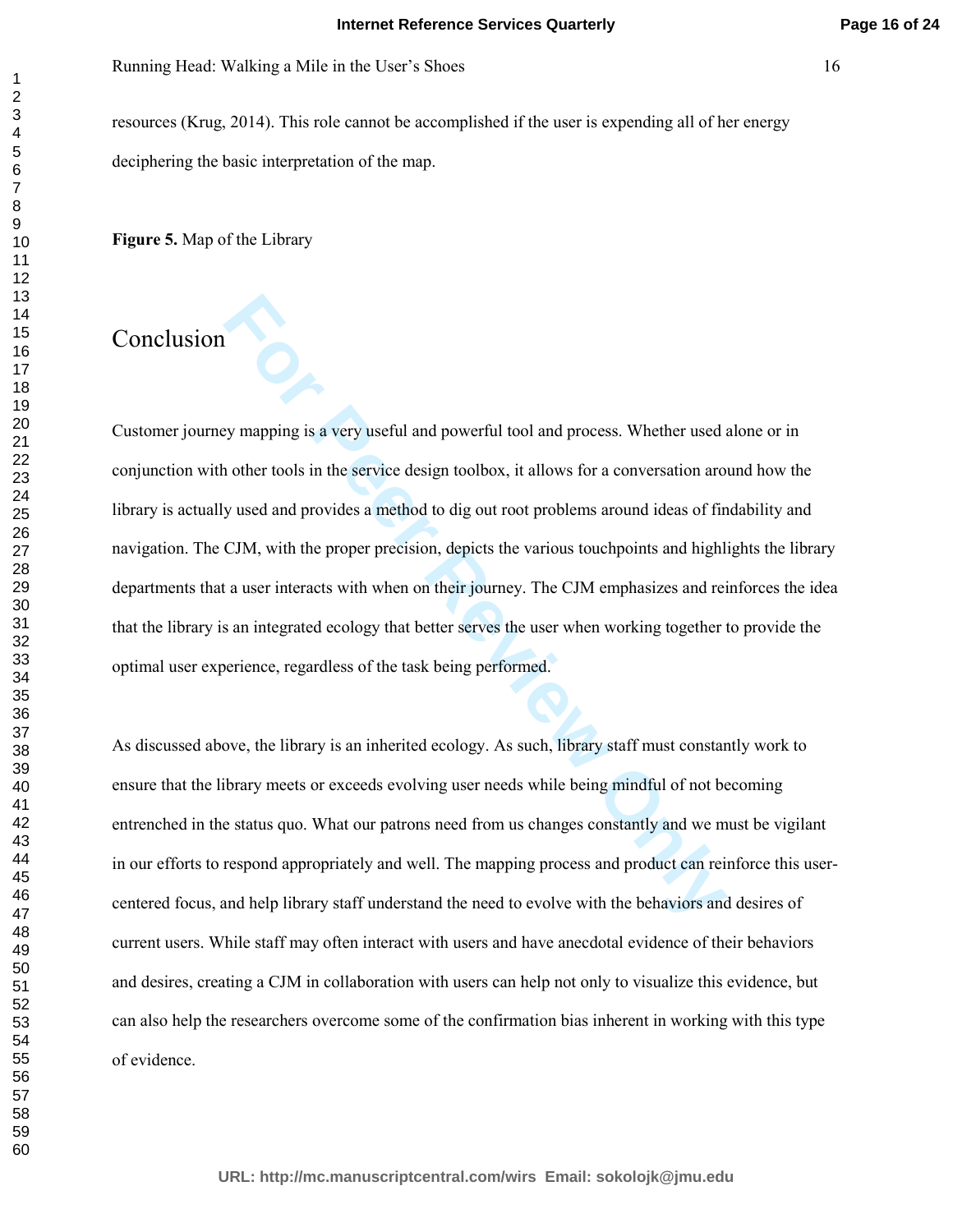#### **Internet Reference Services Quarterly**

Running Head: Walking a Mile in the User's Shoes 17

A CJM is also a great tool to open up conversations across departmental lines. As the map crosses various departments and hierarchies, the map can help those departments understand their interconnections and begin to work together to focus on delivering the highest level of service required for a given library ecology.

**Per Review Only** It is also important to remember that customer journeys take time. Unfortunately, user journeys don't come with a built-in progress bar for the user to see where she is in the journey. As such, a tool like the CJM can not only help a library research team better understand the motivations for users to undertake a journey, but also record the actual steps taken or required to complete a journey.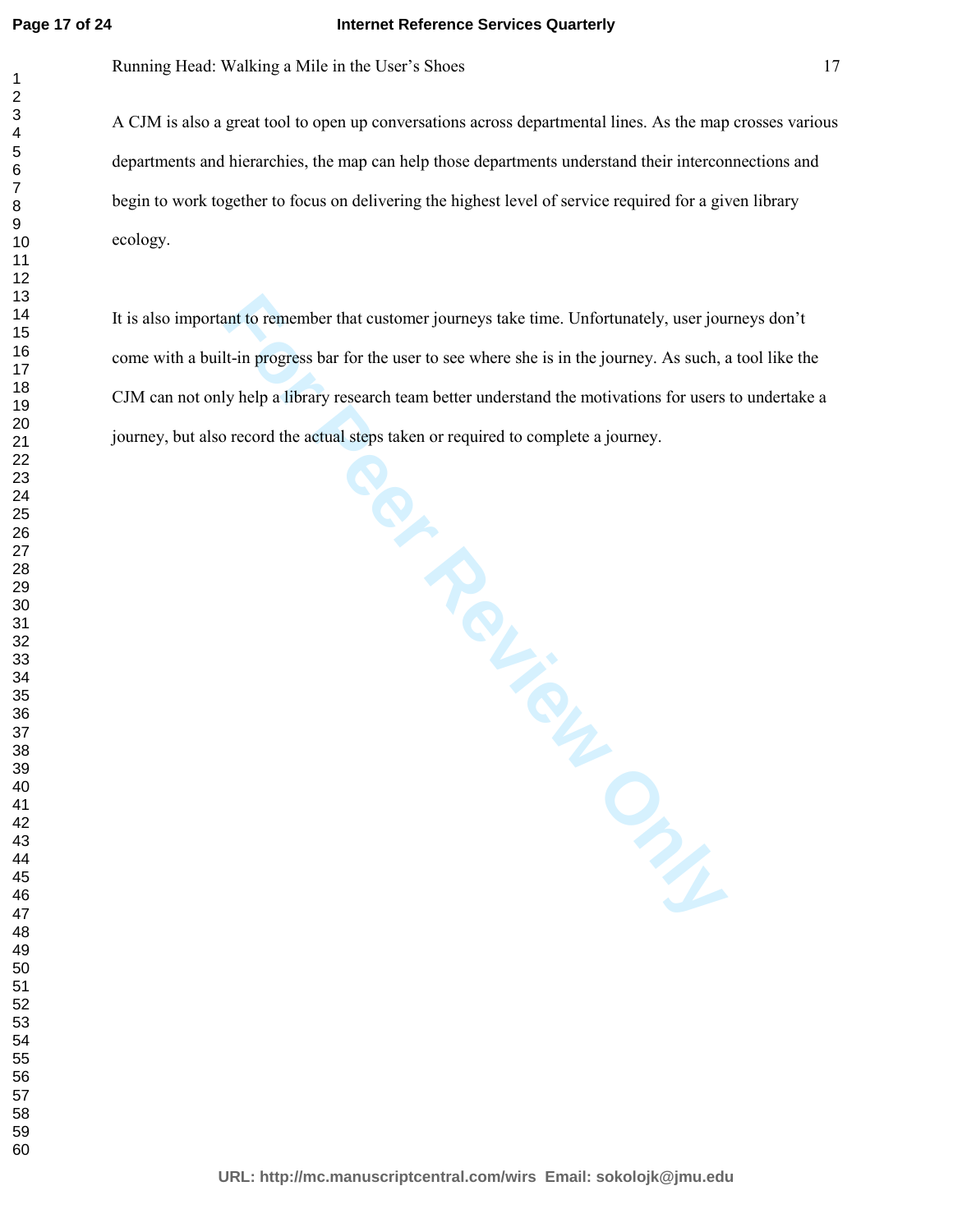# Bibliography

- Bell, G. (2002). Making sense of museums: The museum as' cultural ecology'. *Intel Labs*, *1*.
- Geertz, C. (1973). *The interpretation of cultures : selected essays*. New York, Basic Books.

Gray, D., & Vander Wal, T. (2012). *The connected company*. Sebastopol, CA: O'Reilly Media, Inc.

- Hammond, J. S., Keeney, R. L., & Raiffa, H. (2006, January). The Hidden Traps in Decision Making. *Harvard Business Review*, *84*(1), 118–126.
- Hinton, A. (2015). *Understanding context: environment, language, and information architecture* (1. ed). Beijing: O'Reilly.
- Kolko, J. (2014). *Well-designed: how to use empathy to create products people love*. Boston, Massachusetts: Harvard Business Review Press.
- Krug, S. (2014). *Don't make me think, revisited: a common sense approach to Web usability* (Third edition). Berkeley, Calif.: New Riders.

Maeda, J. (2006). *The laws of simplicity*. Cambridge, Mass: MIT Press.

Keeney, R. L., & Raiffa, H. (2006, January). The Hidden Traps in Decisions *Business Review*, *84*(1), 118–126.<br> **For Peer Review,** *B4***(1), 118–126.**<br> **For Peer Review And Ally Level Action** and information archively.<br> **Fo** Marquez, J., & Downey, A. (2015). Service Design: An Introduction to a Holistic Assessment Methodology of Library Services. *Weave: Journal of Library User Experience*, *1*(2). http://doi.org/http://dx.doi.org/10.3998/weave.12535642.0001.201

Meadows, D. H. (2008). *Thinking in systems : a primer*. White River Junction, Vt: Chelsea Green Pub.

- Norman, D. A. (2009a). Designing Waits That Work. *MIT Sloan Management Review*. Retrieved from http://sloanreview.mit.edu/article/designing-waits-that-work/
- Norman, D. A. (2009b). THE WAY I SEE IT: Systems Thinking: A Product is More Than the Product. *Interactions*, *16*(5), 52–54. http://doi.org/10.1145/1572626.1572637
- Pine, B. J., & Gilmore, J. H. (2011). *The experience economy* (Updated ed). Boston, Mass: Harvard Business Review Press.
- Polaine, A. (2013). Designing for Services Beyond the Screen. Retrieved March 7, 2015, from http://alistapart.com/article/designing-for-services-beyond-the-screen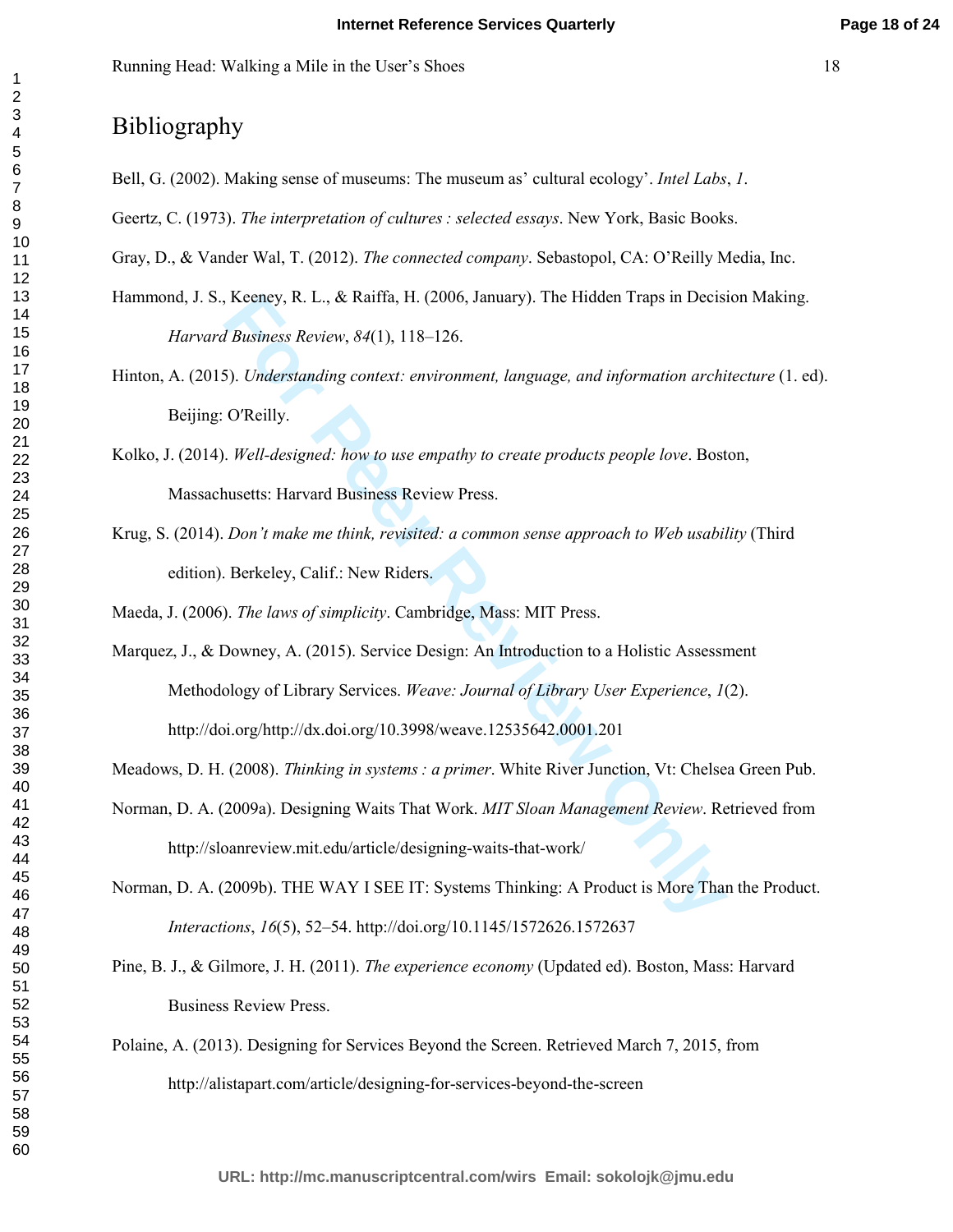- Risdon, C. (2011, November 30). The Anatomy of an Experience Map | Adaptive Path. Retrieved from http://www.adaptivepath.com/ideas/the-anatomy-of-an-experience-map/
- Risdon, C. (2013). The Journey from Products to Services. In A. Polaine, L. Løvlie, & B. Reason (Eds.), *Service design: from insight to implementation* (pp. 103–105). Brooklyn, New York: Rosenfeld Media.

Stickdorn, M., & Schneider, J. (2011). *This is service design thinking: basics, tools, cases*. Hoboken, N.J:

Wiley.

Exchander, J. (2011). This is service design thinking: basics, tools, cases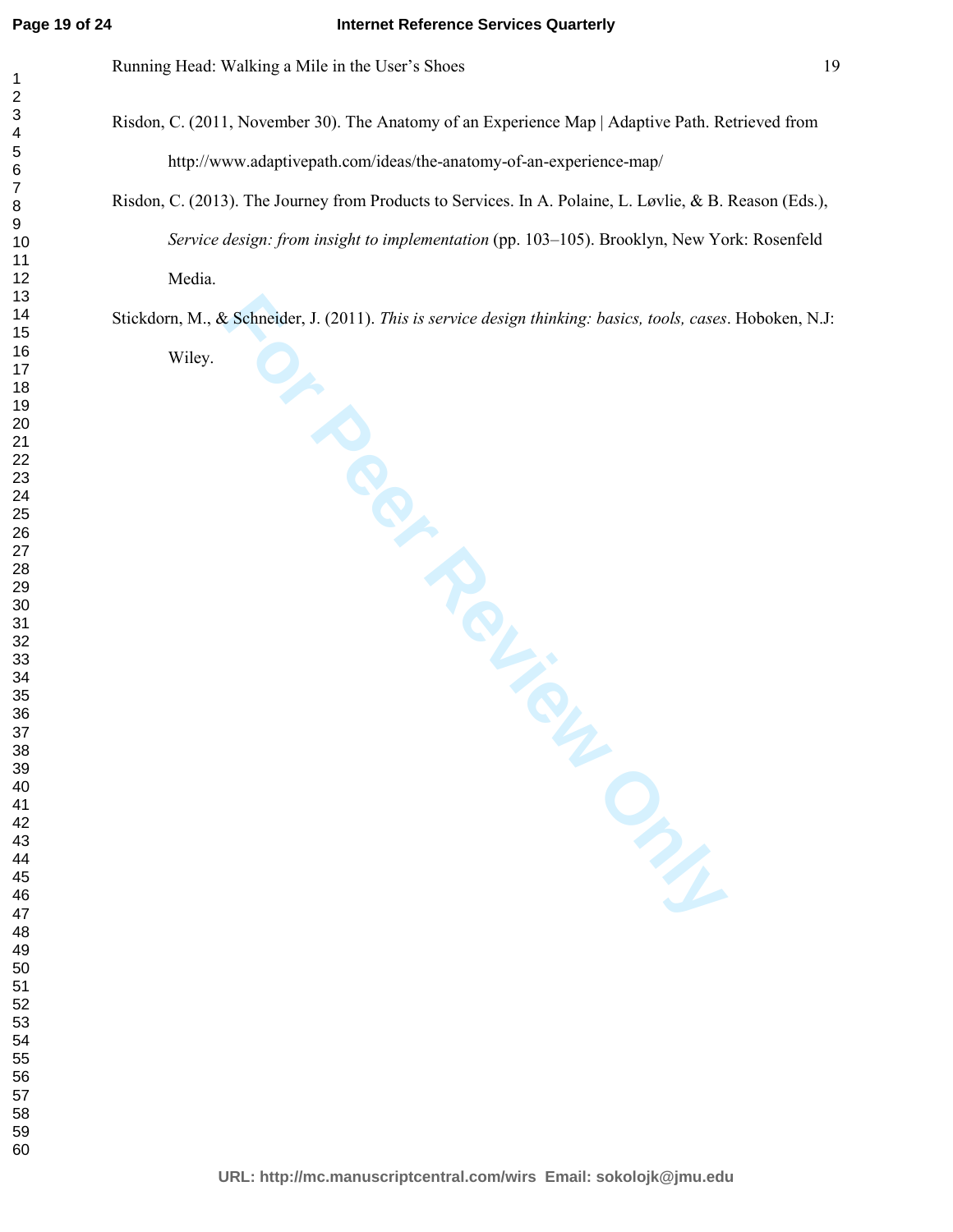

Figure 1. Anatomy of a Customer Journey Map.



Figure 1. Anatomy of a Customer Journey Map. 306x225mm (72 x 72 DPI)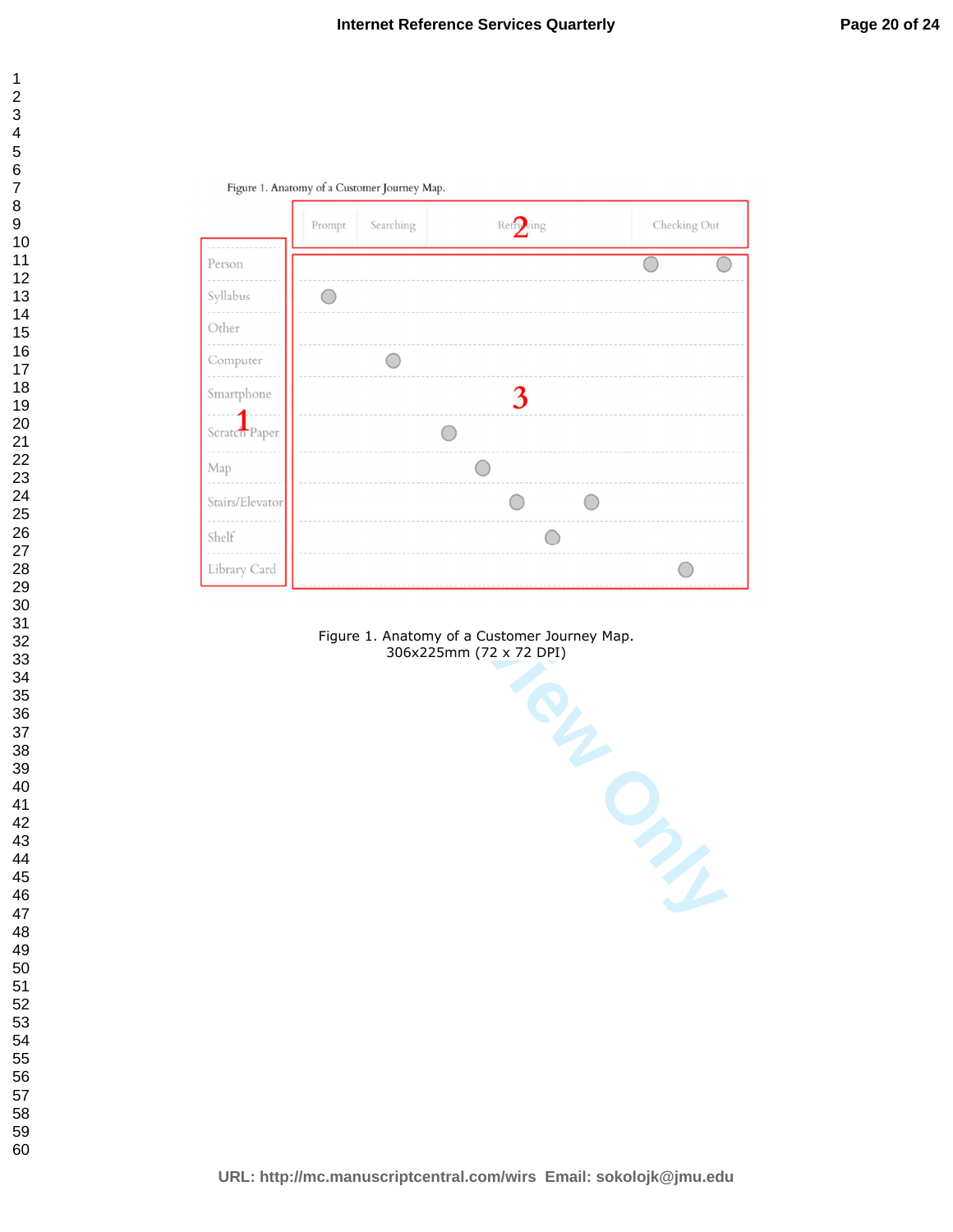



#### Figure 2. Customer Journey Map for Finding and Retrieving a Book from the Stacks Using a Library Kiosk. 306x225mm (72 x 72 DPI)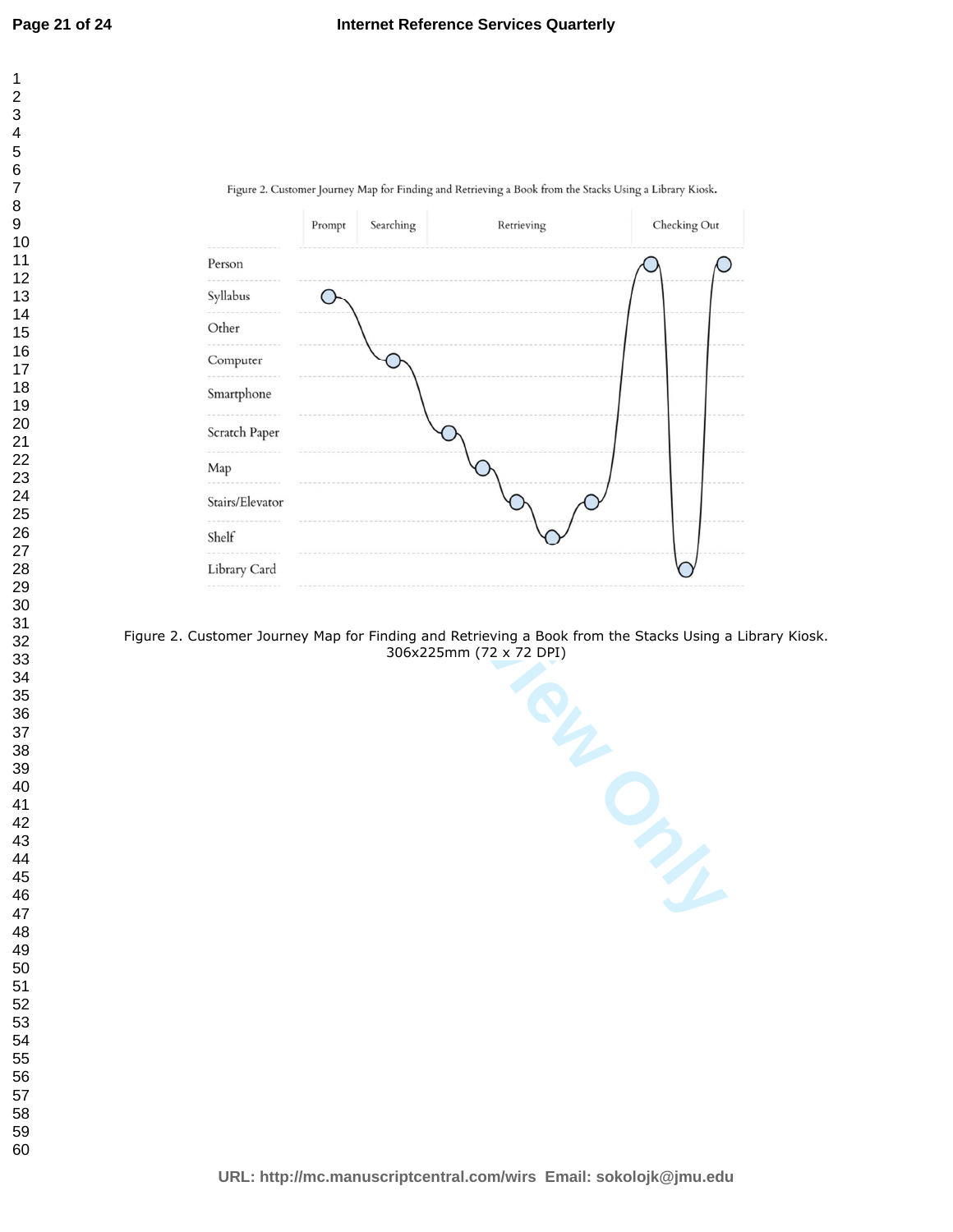

Figure 3. Customer Journey Map for Finding and Retrieving a Book from the Stacks Using a Smartphone.

Figure 3. Customer Journey Map for Finding and Retrieving a Book from the Stacks Using a Smartphone. 306x225mm (72 x 72 DPI)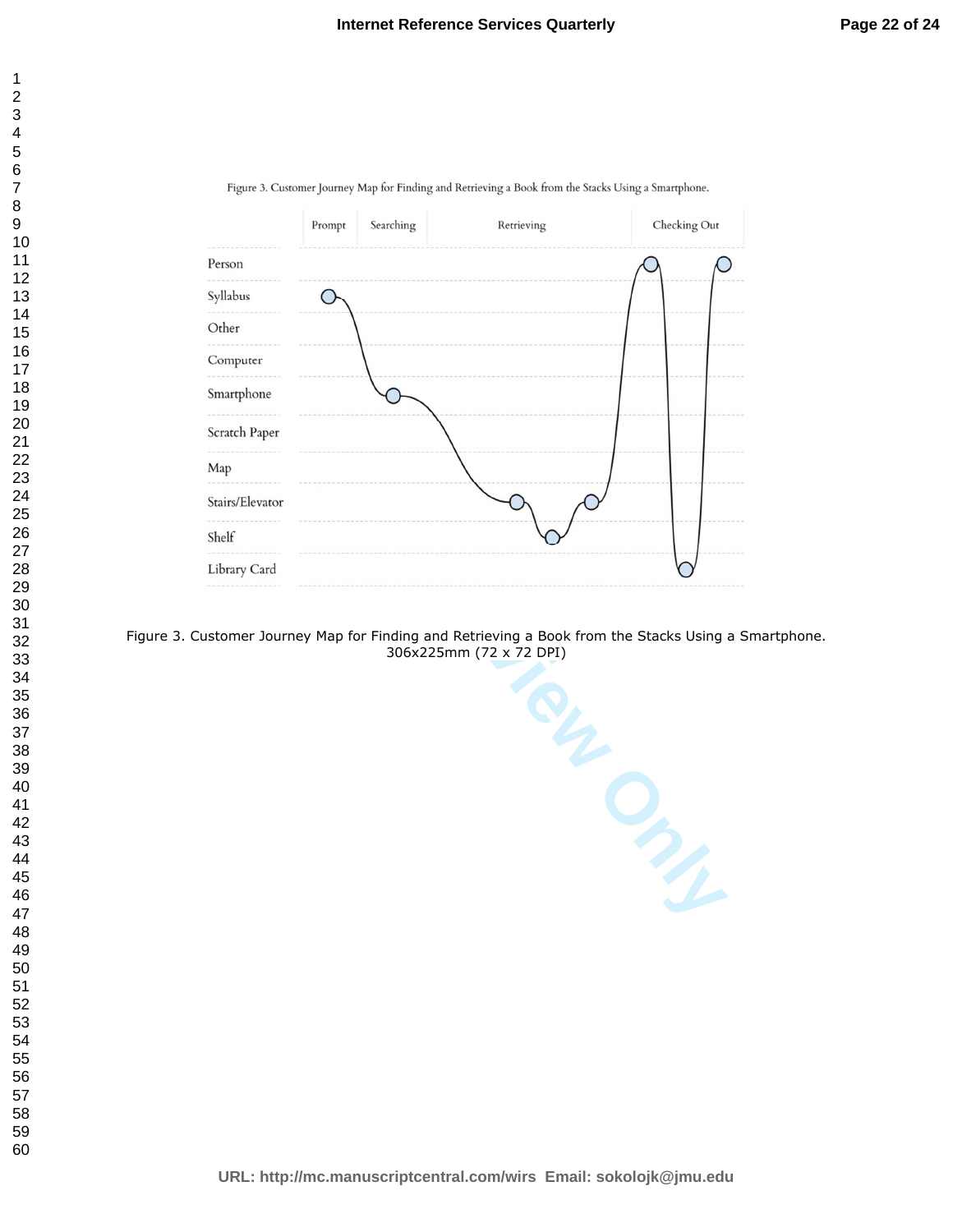



Figure 4. Problem Solving Customer Journey Map for Finding and Retrieving a Book from the Stacks 378x219mm (72 x 72 DPI)